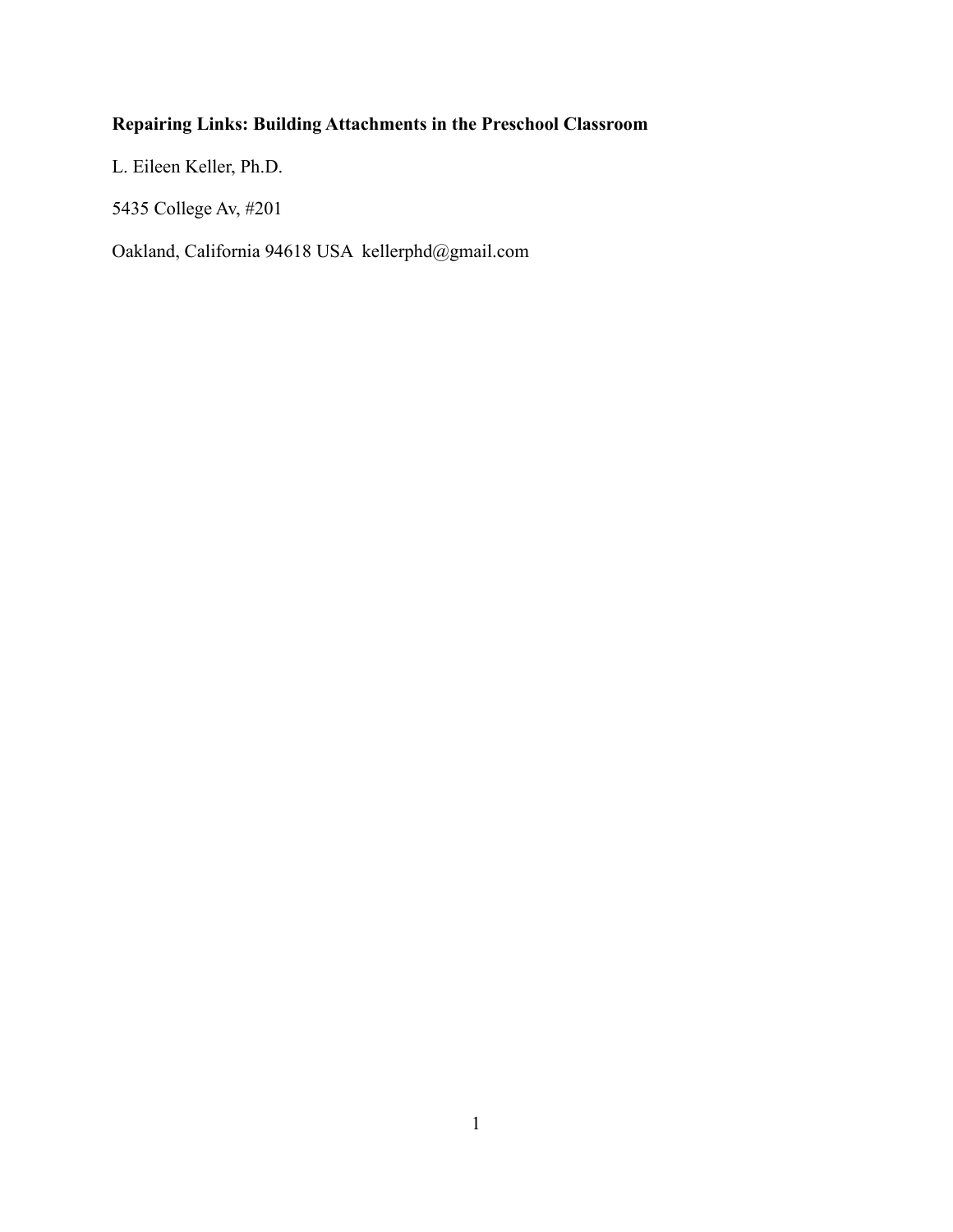# **Repairing Links: Building Attachments in the Preschool Classroom1**

… to put one brick upon another Add a third, and then a fourth, Leaves no time to wonder whether, What you do has any worth. — Larkin, 1951/1989

I invite you to consider two scenes from a school for three- to five-year-old children:

Forty preschoolers running wild on a playground while the teachers stand and watch, occasionally shouting, "Hey you!" when a child runs into another child.

One teacher shouts at another teacher on the playground, including racial slurs, as the children watch with frightened expressions.

Over the last few decades, our understanding of child development, especially the essential contribution of secure attachment to the development of the mind (Fonagy, 1991; Fonagy and Target,1996; Lieberman, 1995), has increased exponentially. The challenge of the program described in this article is to find ways to take this rich theory out of the consulting room and into early education centers, especially those centers serving high-risk communities.<sup>2</sup> In this

<sup>&</sup>lt;sup>1</sup> The author is grateful for the helpful comments from Diane Ehrensaft, Richard Almond, and Judy Wallerstein and to Patricia Marra for her able editorial assistance.

<sup>&</sup>lt;sup>2</sup> Fifteen years ago, the San Francisco Center for Psychoanalysis received a grant from the Peter and Miriam Haas Foundation to establish a therapeutic nursery, under the direction of Shahla Chehrazi, in one of the highest risk neighborhoods of San Francisco, Bayview/Hunters Point. Four years later, when the San Francisco Early Childhood Mental Health Initiative was formed, as a result of Dr. Chehrazi's work, psychoanalysts were viewed as valuable contributors to the improvement of the educational environment for young children in San Francisco and invited to participate in the initiative. We currently serve four preschool sites with mental health consultation. Recruited to lead the project in 1999, the author has developed the current consultation model in collaboration with the mental health consultants.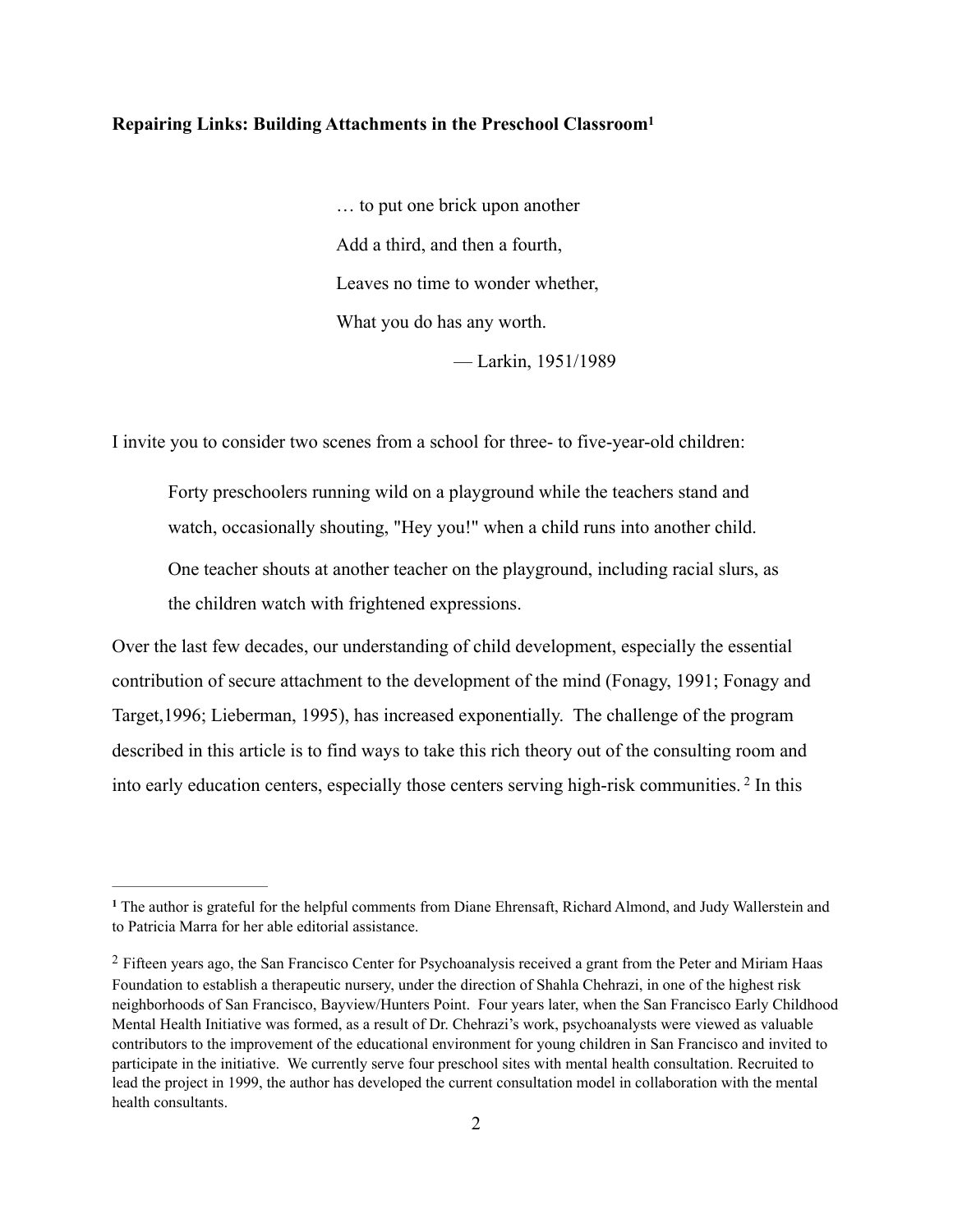paper, I will show how the work of repairing and building links between children and the adults who care for them is crucial to early education.<sup>3</sup>

Because of the complexity of describing a program that moves beyond the bounds of the consulting room and a one- or two-person view, I organized this paper to first describe our model of consultation. I will go on to present our theoretical bases for the consultation project, including attachment theory, and the theories of mind of Winnicott, Bion, and Fonagy and his collaborators, with illustrative examples. Then, I will describe the different parties to the consultation work: the settings and communities, the staffs of the schools, the children, and their parents. Each of these will be elaborated with examples. Following will be a description of what we name "the anti-attachment system" operating at multiple levels in the sites we serve. I will conclude with a description of the major difficulties and the intense countertransferences we experience in serving these communities in these settings.

## **I. Our Model of Preschool Consultation**

First, the word "preschool" refers generally to sites that, in addition to day care, provide early education to young children, generally three to five years of age. Usually, each classroom of around twenty children has one head teacher, three teaching assistants, and a manager overseeing the whole site. Sometimes social workers from the school district or from Head Start<sup>4</sup> are also part of the preschool staff. The staff of the preschools have different levels of training in early childhood education and vary widely in competence in caring for young children over a long day away from their families. The sites we serve are mostly in economically impoverished neighborhoods, with mixed populations of recent immigrants and chronically disadvantaged or lower working class families. It is not unusual for staff at the centers to have grown up themselves in the neighborhood the center is serving.

<sup>&</sup>lt;sup>3</sup> I am very grateful to our mental health consultants for their generous contributions of clinical material to this paper, as well as their skillful work in the communities we serve: Joanne Crawford, Ph.D., Jessica Herbold, Ph.D., and Mike Scott, LCSW, as well as to former consultants Chinita Trotter, Ph.D., and Claudette Heisler, Ph.D.

<sup>&</sup>lt;sup>4</sup> Head Start is an early education intervention program established in the 1960s by the United States Federal Government.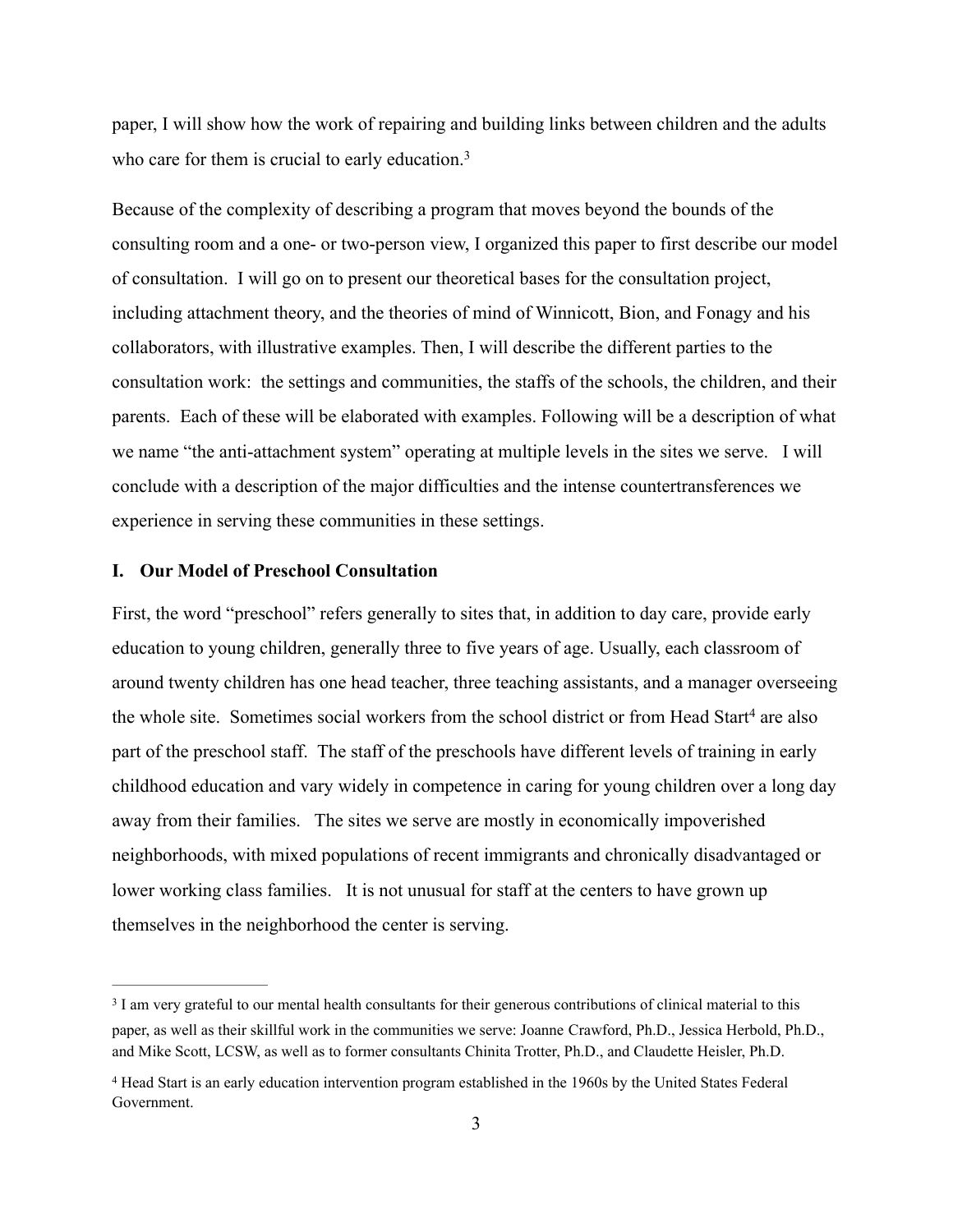Our consultants provide services to the preschools that include: individual consultation to site managers and staff, $\frac{5}{5}$  group consultation for classroom staff, support services for parents, and group and individual therapeutic interventions for children. Because of a limited budget, we concentrate on consultation to staff, with the aim of improving the environment of the preschool in ways that will benefit all of the children. The consultant negotiates the distribution of her time with the staff and then works to maintain the consistency and reliability of her schedule, modeling the necessity for predictability to build security in young children.

We aim to build relationships with the staff of the sites over time, modeling the development of trust through continuity and predictability. We hope to develop greater flexibility in their thinking that leads to greater capacities for reflective mental functioning (Fonagy and Target, 1996). We believe this will lead to a more consistent ability to hold children in mind in the face of emotional challenges. We view ourselves as helping teachers recover capacities that are cut off from their ordinary functioning by defensive activity, as well as developing a greater appreciation in them for the minds of the children they serve.

Because of poverty and high levels of violence in the community, pressures on all staff, children, and parents at the sites we serve are intense. Hence, we expect that consultants will be the focus of highly emotional and demanding transferences, projections, and countertransferences. Our model of consultation requires group and individual supervision for consultants to help them regulate their own affective responses to the children and staff.

In our group consultations with classroom staff, we engage the teachers in thinking about large issues of child development and philosophies of child rearing, always thinking of our belief in the nature of relationships as crucial, which requires that we attend to the staff as well as the children. While we believe that children thrive in an atmosphere of emotional support and a network of reflective adults, many of the teachers we serve believe, instead, that children must be tough to survive in a hostile world. Coming from outside these communities, our consultants and are often viewed as "soft on children." We are confounded at times by the staff's conviction that

<sup>&</sup>lt;sup>5</sup> Staff includes teachers, site managers, and support staff.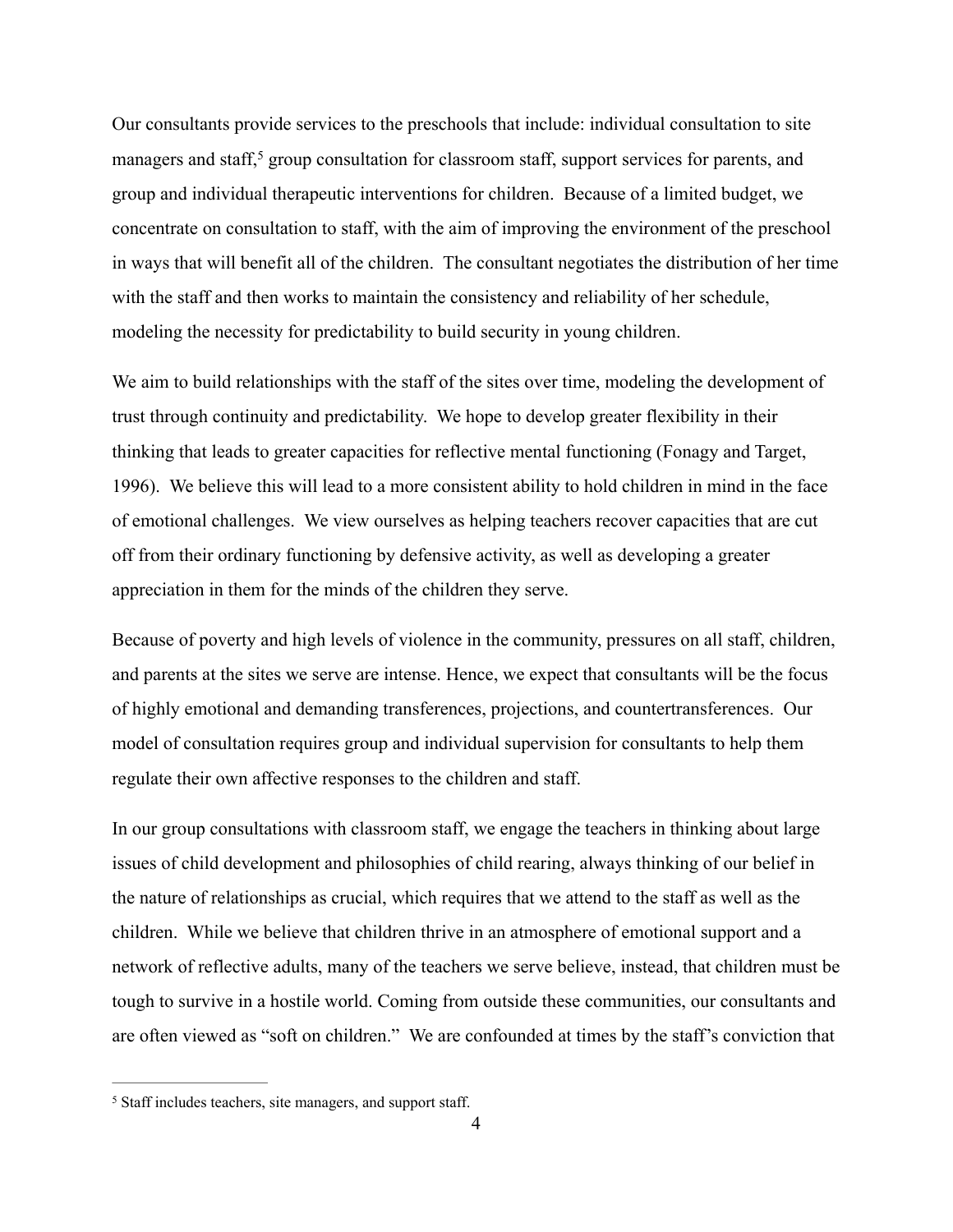emotional support is "spoiling." Here is an example of a group of teachers, with many years experience with the consultant, permitting themselves to voice differing views of a child's behavior without splitting off the proponents of one or the other view.

During a meeting with classroom staff, the group was discussing Nima, a child who is difficult to manage in the classroom. Our consultant talked with the team about trying to understand the difference between a lack, what we would refer to as a developmental deficit, and a regression. He introduced an understanding of Nima that included recognition of her fragility and lack of internal resources to help modulate the staff view of her as a bad, disruptive child. In response to the consultant's talk about fragility, the staff introduced another child, Roald, who came to mind in response to the consultant's different point of view about Nima. They described Roald entering the classroom in the morning, already upset, and acting out by randomly hitting other children and quickly disrupting the classroom. One teacher finally took Roald on her lap and consoled him. After a period of lap time, Roald was able to regroup and return to the play environment. A discussion of the teacher's strategy followed with the team raising these questions: Was the teacher coddling the child and reinforcing a behavioral problem? Or was she appropriately recognizing a need state that when addressed allowed the child to stabilize?

The consultant was impressed by the sophistication of the discussion as well as the willingness of the staff to consider a closer, more empathic model of relating to the children under discussion.<sup>6</sup> In this discussion, the consultant is modeling a reflective stance, helping teachers clarify their point of view, marking differences between points of view, and ensuring an atmosphere of safety for thinking and differences of opinion.

While we have experimented with educational workshops for teachers, we have not found these to be helpful as the 6 staff are not emotionally ready to take in information. So, we concentrate on our weekly meetings with staff to build a secure relationship with the consultant that can gradually result in a more open emotional climate with a greater readiness to learn from experience.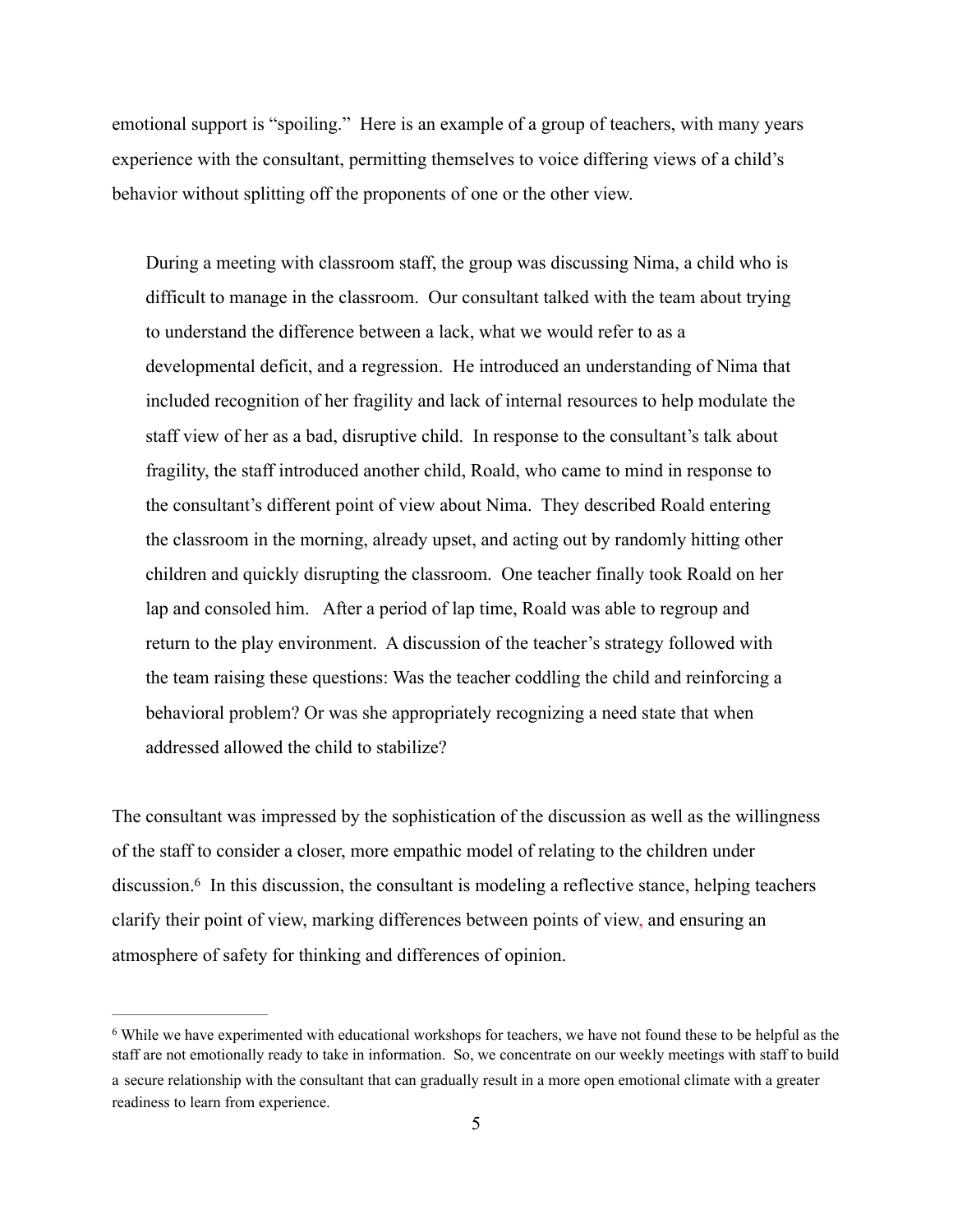## **II. Theoretical Bases of our Model of Preschool Consultation**

## *Contributions of Fonagy and Target*

Over the last fifteen years, Fonagy and his collaborators, especially Target, have developed a theory of mind that elaborates and expands a psychoanalytic approach to development (e.g., 1991, 1995, 1996) and treatment (1995). Their work integrates attachment theory, psychosexual theory, Klein's theories of early development, Bion's theory of thinking, and Winnicott's theories of the implications of the mother-child relationship for the development of the personality (Fonagy and Target, 1996). Briefly, young children normatively think in either psychic equivalence or pretend modes of thought, with a gradual supported development of symbolic thought, through repeated experiences with caretakers who view the child as having a mind and reflect with him about his mind, as well as their own minds. Mentalization is the capacity to envision mental states in self and others and is the outcome of the attachment system through repeated experiences of being reflected upon by attachment figures as having a state of mind(Fonagy and Target, 1996). In other words, an infant develops a mind because the mother has an idea of its mind.

The children we serve are three to five years old and spend long hours in the company of their teachers and other children away from their primary attachment figures. Our focus is on the particular need of these children for three qualities in their relationships with their teachers: 1) attuned, reflective responses from caretakers that indicate the caretaker's perception of the child as having a mind of his own with complex motivations; 2) the distinction between pretend and reality that facilitates pretend play with physical and psychological safety ensured by adults with whom the child has a secure bond; and 3) help in regulating intense affect states that includes an empathic understanding of the intensity and "realness" of the state in the child (Fonagy and Target, 1997). For example, we prefer that our teachers comfort a child who is crying for mommy with empathy and understanding, saying, for example, "You are sad because you are missing your mommy." Too often, we find instead that teachers are dismissive of the child's feelings, saying, for example, "Why are you always crying, you know your mother will be back." We would view the dismissive response from a teacher as possibly signaling that if she, the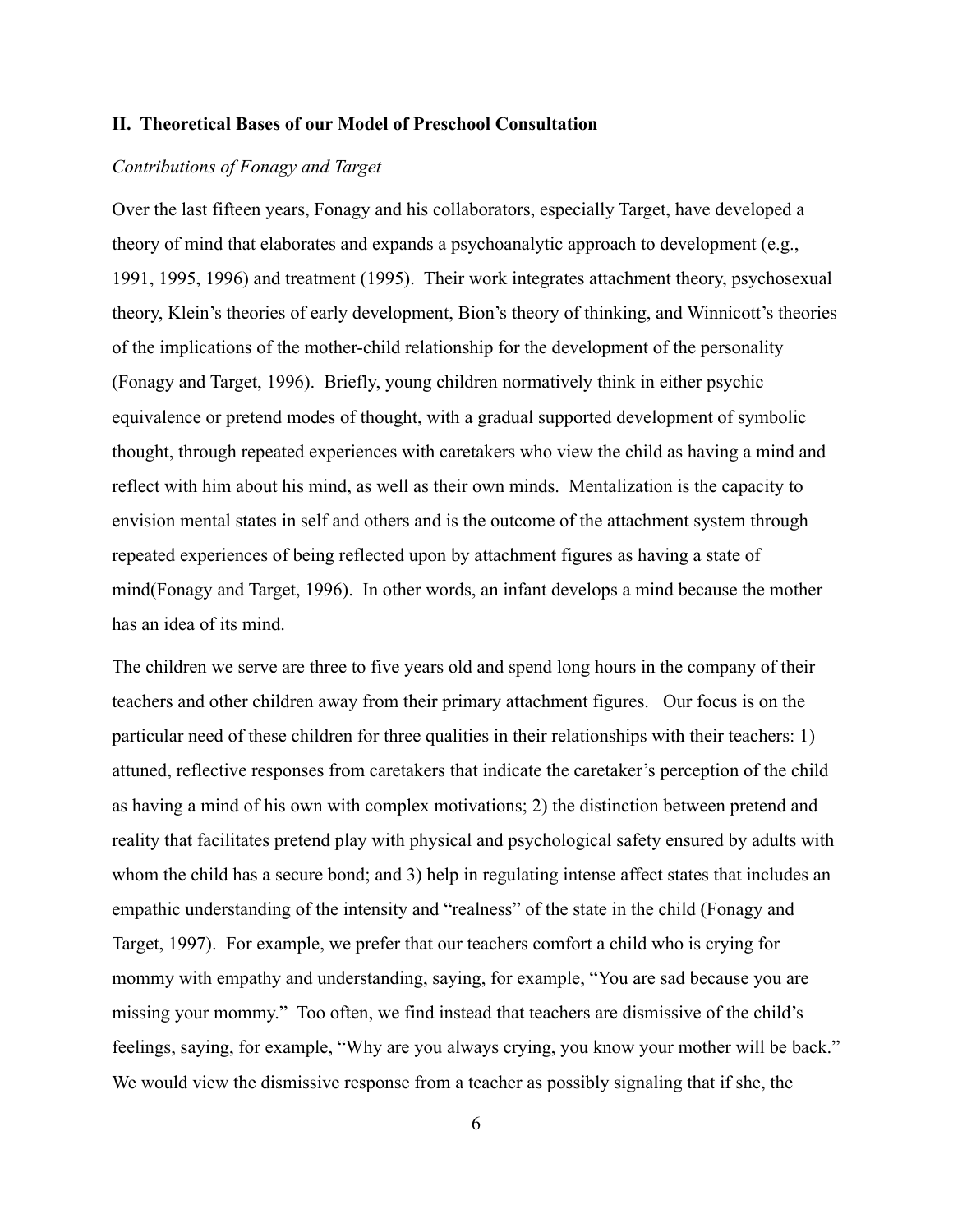teacher, knows mother is returning, then the child should also know this (teleological) or, more destructively, as signaling that the teacher is withdrawing from the child's affective state because it evokes unmanageable affects in herself, leaving the child without help in regulating his affective state of distress.

A teacher who can empathize with a child's sadness and also offer reassurance of her own comforting presence is more likely to promote continuing development of affect regulation, selfreflectiveness, and integration that will also result in the child being in an optimal position to make use of the wide variety of new experiences available in a preschool. Repeated recognition of the child's states of mind contributes to greater capacity for the child's self-regulation of affective states (Sugarman, 2006), which leads to greater controls and less use of action. It is crucial for children this age to have the support of adults in order to stabilize and develop their understanding of themselves and others.

## *Winnicott's Contributions: The Role of Mirroring*

What does the baby see when he or she looks at the mother's face? I am suggesting that, ordinarily, what the baby sees is himself or herself. In other words the mother is looking at the baby and what she looks like is related to what she sees there.

## (Winnicott, 1971, p.111)

In his usual deceptively simple and direct manner, Winnicott captures what is essential to the development of a sense of self in the baby. Because this sense of self is highly consolidated at the ages of the children we serve, we believe these children continue to need to see themselves in the gaze of their caretakers. Instead, too often these children find in the caretaker's face the reflection of "her own mood or, worse still, the rigidity of her own defenses" (Winnicott, 1971, p. 111). For example, we commonly find that teachers are frightened by children's aggression, rarely seeing it as a normative expression of selfhood (Fonagy, et al., 1993). Instead, aggression, especially in boys, is quickly labeled by teachers as bad, sometimes resulting in a terrible downward spiral as the little boy begins to identify selfhood with aggression (p. 475), rather than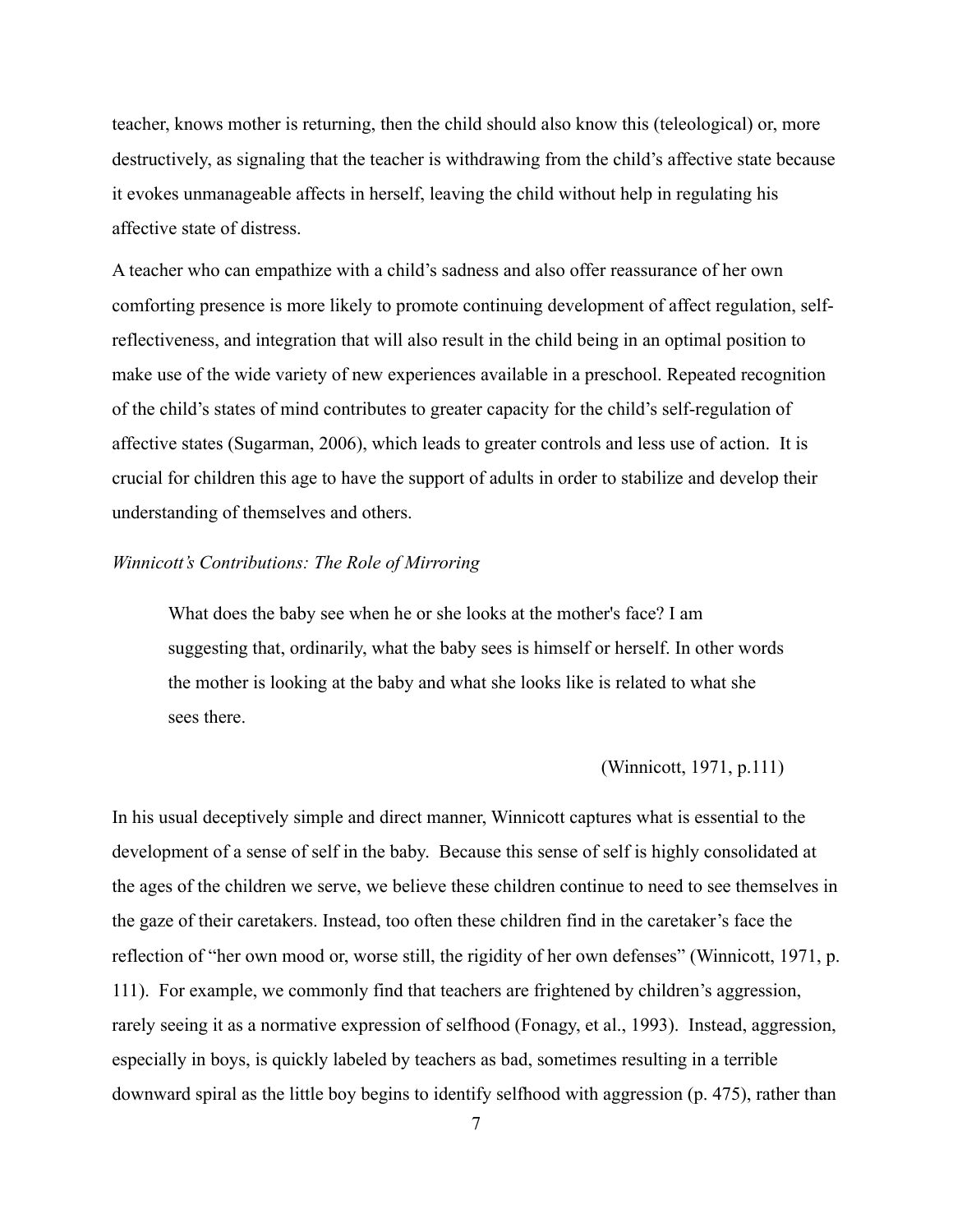integrating aggression into a sense of self as potent and with agency. When the child meets not a reflection of him or herself but a defensively dominated theory of the child — for example, as stubborn and bad or, worse, dangerous — then that child is abandoned to his own resources. It is this that worries us in preschool caregivers: the child sees in his teacher's eyes, not himself, as a three-year-old boy who is excited and wild and frightened of his own wildness and needing help with regulation, but something from the caretaker's mind: a dangerous teen-age male? (There is a high level of gang activity in these neighborhoods.) Perhaps a frightening figure from her own past? A child who is annoying her and making her life difficult?

Main and Hesse (1999) have shown that disturbances in the mother's affects while relating to her child seem not to traumatize the child if the cause of the mother's disturbance is evident to the child — for example, her fear and anger following the child dashing towards the street. When the cause of the mother's disturbance is internal, as in dissociative states, the child is much more likely to be disorganized in his or her attachment, caught up in a need state in which the attachment figure is simultaneously the cause of the perceived danger. A child who is playfully chasing another child and meets a caretaker who shouts angrily at him experiences a disjunction between his internal experience of himself as playful and the view of himself in his caretaker's eyes as dangerously aggressive, a situation that causes anxiety in the child. To whom does he turn for help in regulating that anxiety? His teacher is the proximate cause of the anxiety but is also the adult in whose care his mother has left him.

As part of our work with the staff, we hope to introduce questions that can create some space for alternate views in the caretaker's mind. And, we hope to help teachers modulate their own projections in order to allow for a more realistic view of each child. To step back from the consideration of what the child sees in the teacher's eyes, we keep in mind what the teacher sees in our eyes, recognizing that the consultant must be able to hold the teacher in mind as well as the child. The consultant must be capable of resisting the pressures to identify only with one or the other (the child or the teacher) and hold both in mind.

## *Bion's Contributions*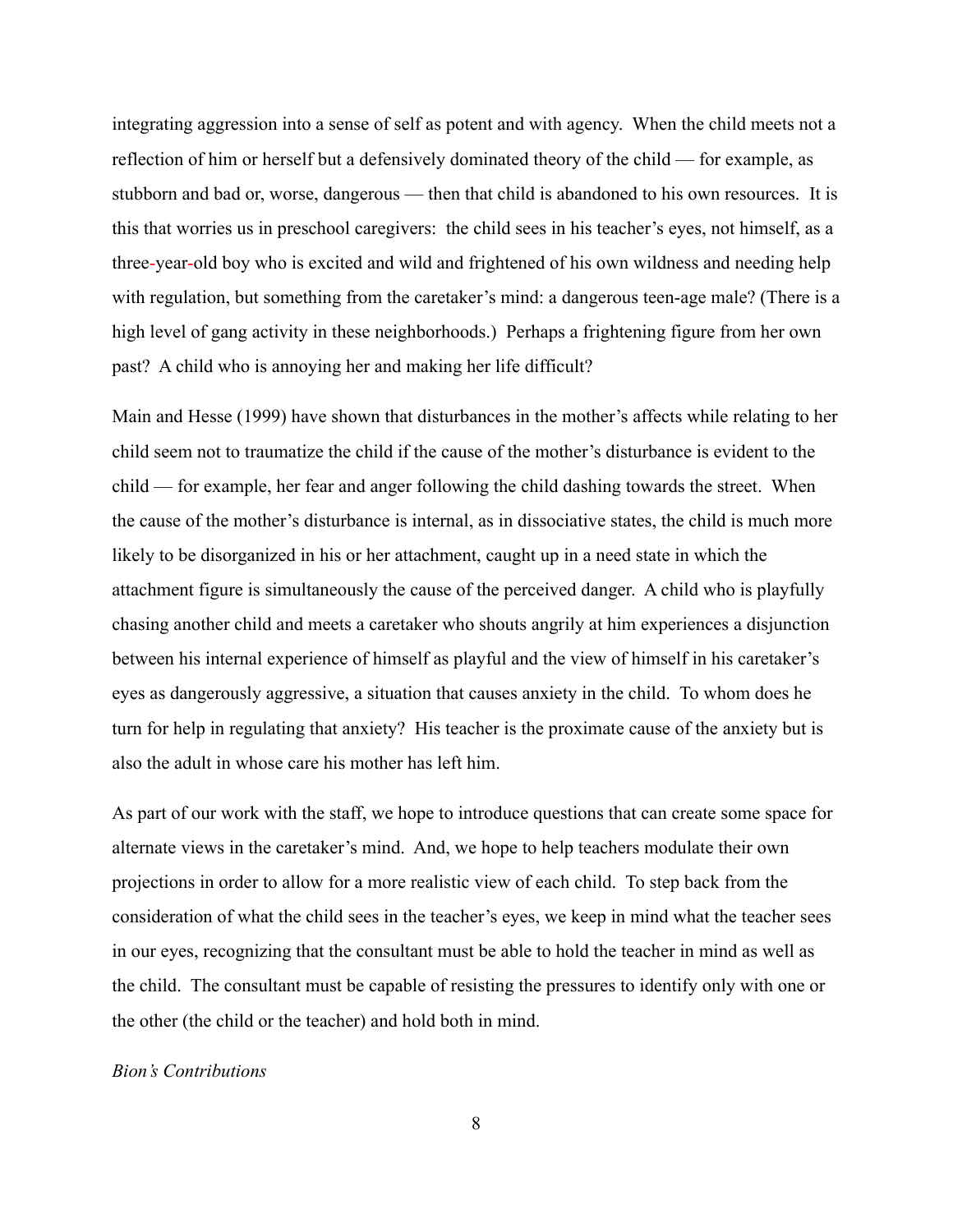Bion's contributions to the psychoanalytic theories we are using are so seminal that it is artificial to describe them separately. Nevertheless, I will describe the three concepts from Bion that are linchpins in our understanding and execution of our consultation model.

#### 1. Projective Identification as Communication

Bion made a leap from Klein's concept of projective identification as a pathological defense by emphasizing the crucial role projective identification plays in human communication (Bion, 1967; Ogden, 2008). This new understanding of how humans communicate — based on the model of the fragile infant with a mother who is able to stay in contact with the infant's distress without becoming overwhelmed or defensively withdrawing — has enriched our clinical understanding of the need for the presence of the other. At first, mother's physical presence is necessary. With good early care, the child begins to establish a secure good object inside and can tolerate longer periods away from mother.

Children arouse intense affective states in the adults who care for them, an arousal that signals to the adults their need for help in regulation. We see this as "projective identification," with children arousing affective states in their caregivers in proportion to their experience of being overwhelmed. Caregivers need a receptive mind, along with the emotional capacity to stay still and think about what they are experiencing, rather than react precipitously. Our aim in this consultation model is to provide the staff with emotional support and help with their own affect regulation, thus facilitating their emotional capacities to tolerate and help children regulate their own intense affective states. We conceptualize this as the consultant providing an open mind that is capable of receiving projections and using capacities for thinking to modify those projections, thus offering a different experience to the staff, which we expect to carry over to the attitudes of the staff to the children.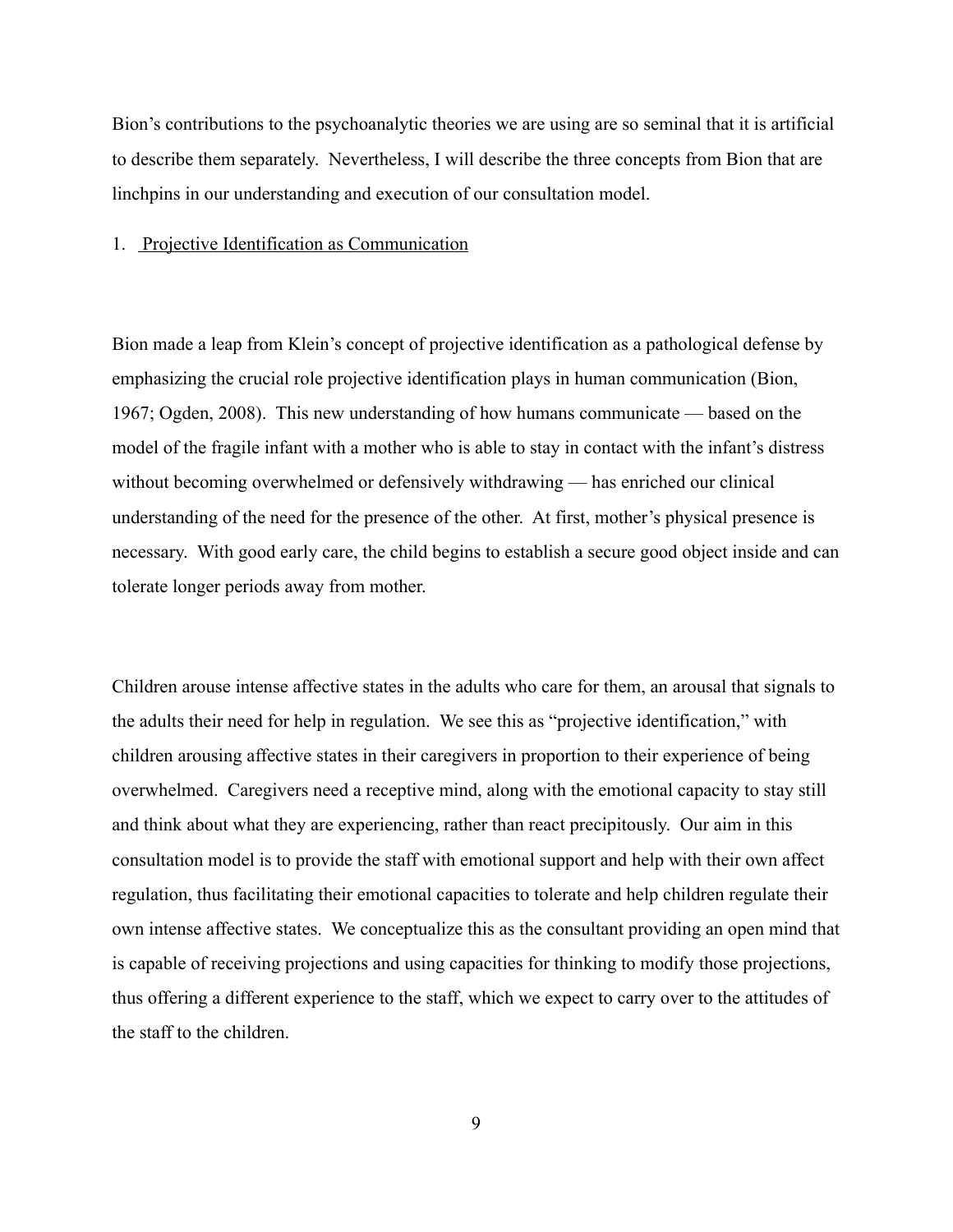#### 2. "Container/Contained"

Bion went on to develop a model of transformative communication, based on the mother/infant relationship, that he called "container/contained." Briefly, Bion articulated a theory of the infant/ mother relationship that asserts that we, humans, need the company of another mind to think our hardest thoughts (Bion, 1967; Souter, 2009). While this is especially true for young minds, such as those of the preschool children we serve, it is also true for adults when confronted with our most painful thoughts. Following is an example that demonstrates the impact of loss on the teachers we serve, and the consequent diminishment of one teacher's ability to regulate herself and the children.

> "Lorraine" is the teacher I noted above who was frightening the children on the playground by shouting at another teacher. The site manager appropriately escorted Lorraine from the playground, though with trepidation and fear of becoming the target of Lorraine's anger. Lorraine angrily blamed the other teacher for the incident. After a couple of required days off, in a classroom meeting with our consultant, Lorraine disclosed that there had been a death in her family. The consultant and the team offered her sympathy and support as they listened to her express her grief. She confided later to the consultant that the site manager had not offered any words of consolation or even acknowledged her loss. This complex set of interactions — from the outburst on the playground to the disclosure of Lorraine's feeling of disappointment in the site manager — demonstrates a failed container with resulting escalation of affective intensity. Lorraine alienates her colleagues, including her boss, with her abrasiveness and outbursts, but then feels abandoned and neglected, which leads to her feeling the victim, while others see her as dangerous. In this situation, the consultant's ongoing role is to support the site manager in setting appropriate limits but also to help her keep in mind the teacher's emotional state.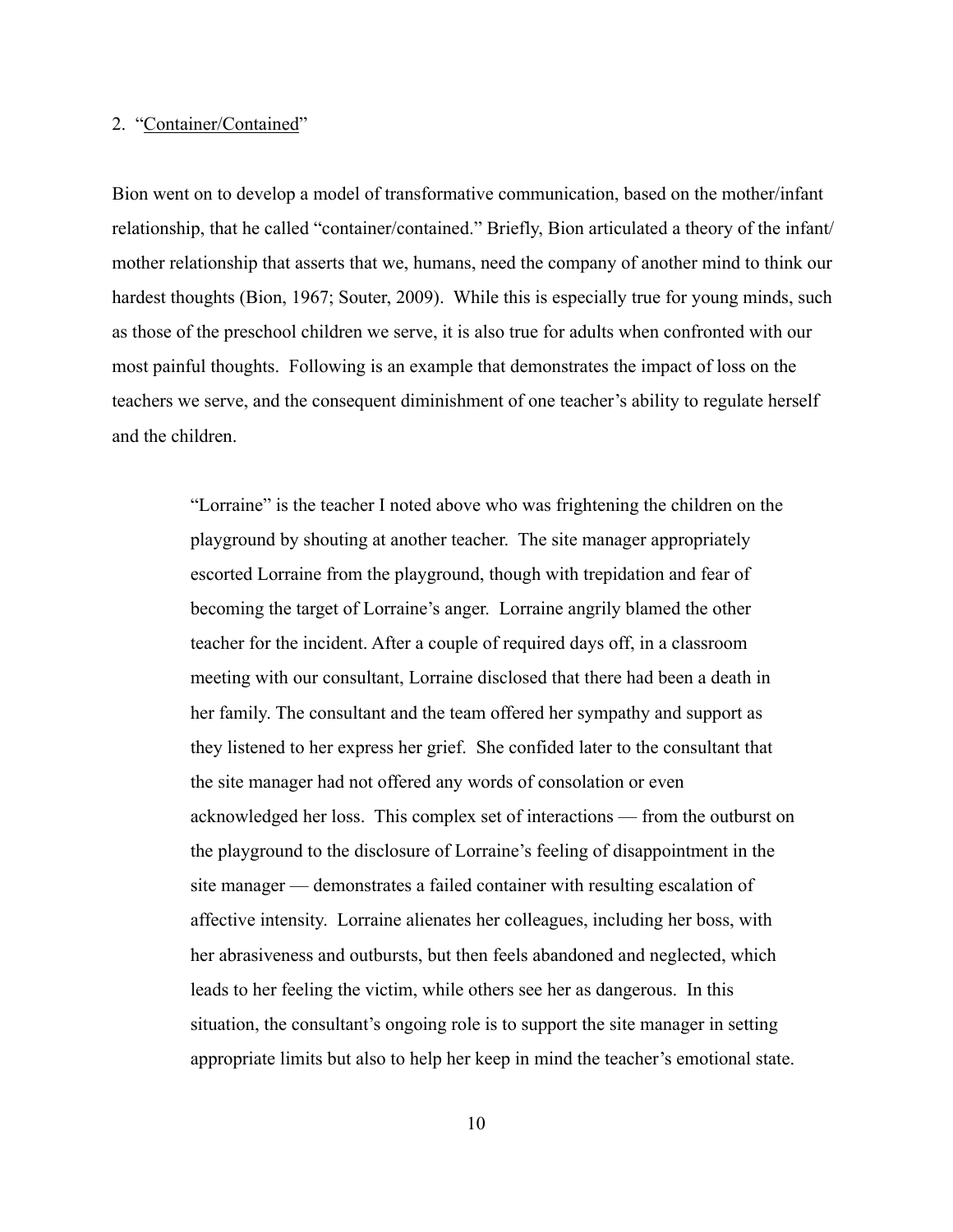The consultant's function in this meeting was to provide an adequate containment of the fear and grief that prevented communication between Lorraine and her colleagues. Having that experience of containment, Lorraine is less liable to angry outbursts toward other staff, as well as the children. We believe that the experience of containment, repeated over time in the staff member's relationship with the consultant, will result in a gradual internalization of a greater capacity for containing, rather than reacting to, intense affective experiences.

## 3. "Theory of Thinking"

Bion elaborated Freud's view of the presentation of thoughts to the mind (Freud, 1911) into a "Theory of Thinking." Thoughts, which for Bion are based on feelings, exist and humans develop minds in order to think thoughts that are presented. Bion locates the earliest challenge to thinking in experiences of separation and loss. The infant must learn to "think" a good object in the absence of the good object in order to overcome collapse into a paranoid experience of bad object present (Bion, 1967). We find that experiences of loss from ordinary (e.g., ageappropriate death of a parent) to extraordinary (violent death, traumatic separations) are ubiquitous in the communities we serve. As we would expect, defenses against the affects of grief and separation anxiety are prominent. Bion helps us understand the psychic defenses of the staff against such overwhelming loss. Exactly because of the age of the children these teachers serve, their own emotional capacities will be tested to their limits, as the children, appropriately, evoke intense affective experiences in their caretakers. As consultants we aim to support and strengthen the capacities of the staff for tolerance of these intense affects — staff who daily face a level of pain, loss, and threatened helplessness that is unimaginable to most of us fortunate to live in more benign environments. I continue with Teacher Lorraine to show the immediate good effects of the help provided to her in the example above.

Tyree is a 4-year-old boy in his second year at a child development center. Four months into the new school year, Tyree still refused to take off his coat or back-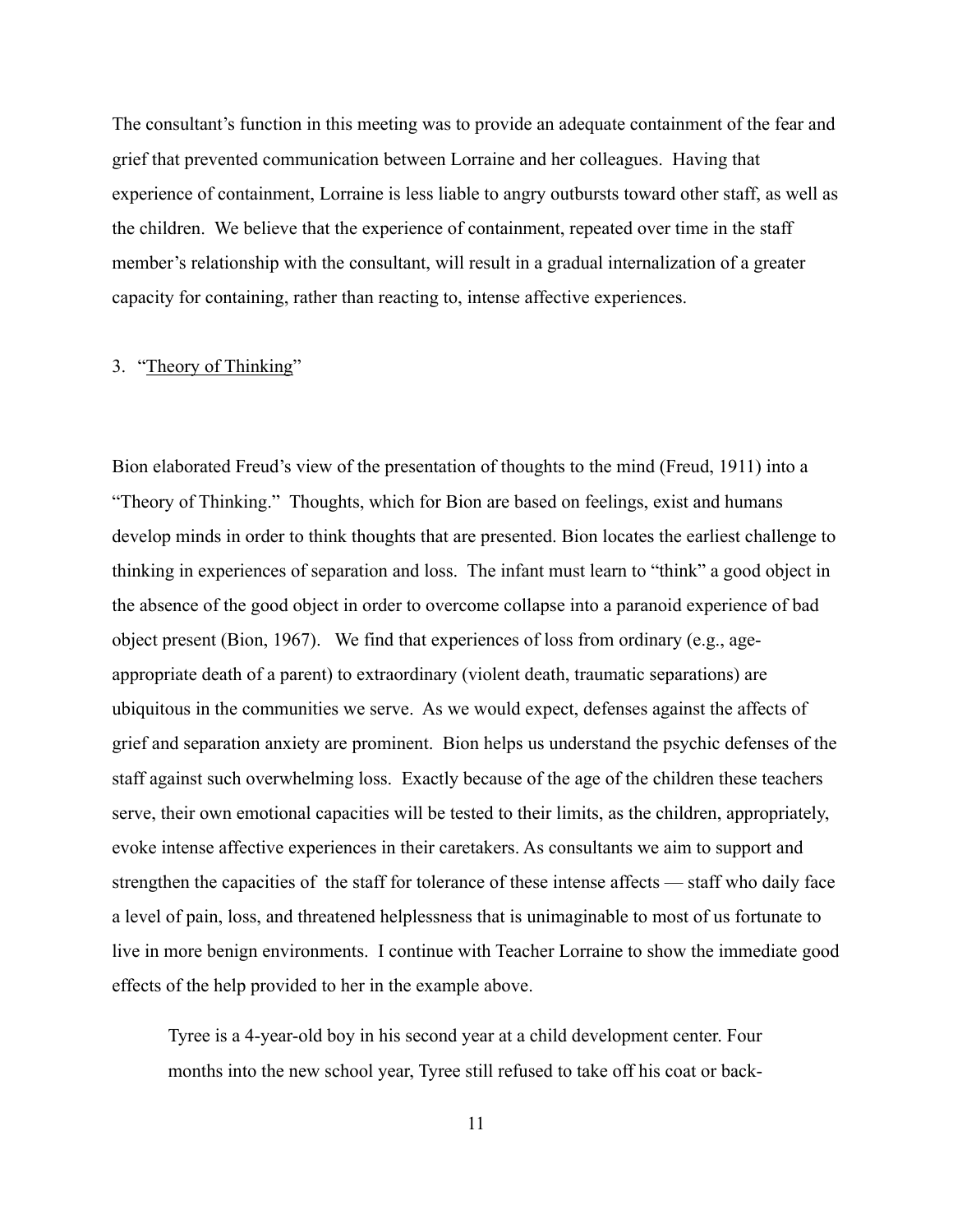pack, cried inconsolably, and sat in his cubicle weeping and saying, "I miss my mommy." Though the teachers were aware of their concern for this child, they also described him as a "stubborn child, who only does what he wants" and complained of frequent tantrums. Even though his teachers noted that he had functioned well last year, they continued to state their belief that Tyree "just needs to learn to follow rules and to stick with his peer group" instead of pestering adults for attention. The teachers asked for the consultant's help with Tyree during the weekly classroom study team meeting, showing no awareness of their transparently contradictory views of the child. As described above, Teacher Lorraine, who had tried to deny the effect of the deaths in her family on her work, was helped by the group to recognize her emotional state and to express some of her grief. While discussion of Tyree was the lead-in, the group focused primarily on Lorraine.

In the next weekly meeting, Teacher Lorraine reported that Tyree had had a "great day," and attributed it to changes in her own interaction style with him. Lorraine now sat with Tyree for a couple of minutes in the morning, rubbing his back and sympathizing with his sadness. After that, Tyree was willing to join the class. Tyree began removing his backpack and joining in the group activities. Several weeks later, the coat and back-pack remain off, Tyree plays with other children and, during free-play, imitates Teacher Lorraine by reading a book to other children in the teacher's manner, doling out pretend discipline, and patting their backs to help them pretend sleep.

This brief vignette illustrates the therapeutic effectiveness of the classroom team meeting. Through the identification and expression of Lorraine's grief, and the team's empathic "holding" of her, she was able to recover her own capacities for empathy for the child, whose uncontained experiences of loss had been triggering her, as she struggled against being overwhelmed by her own losses. Once she had the experience of being helped by the team to feel sad without being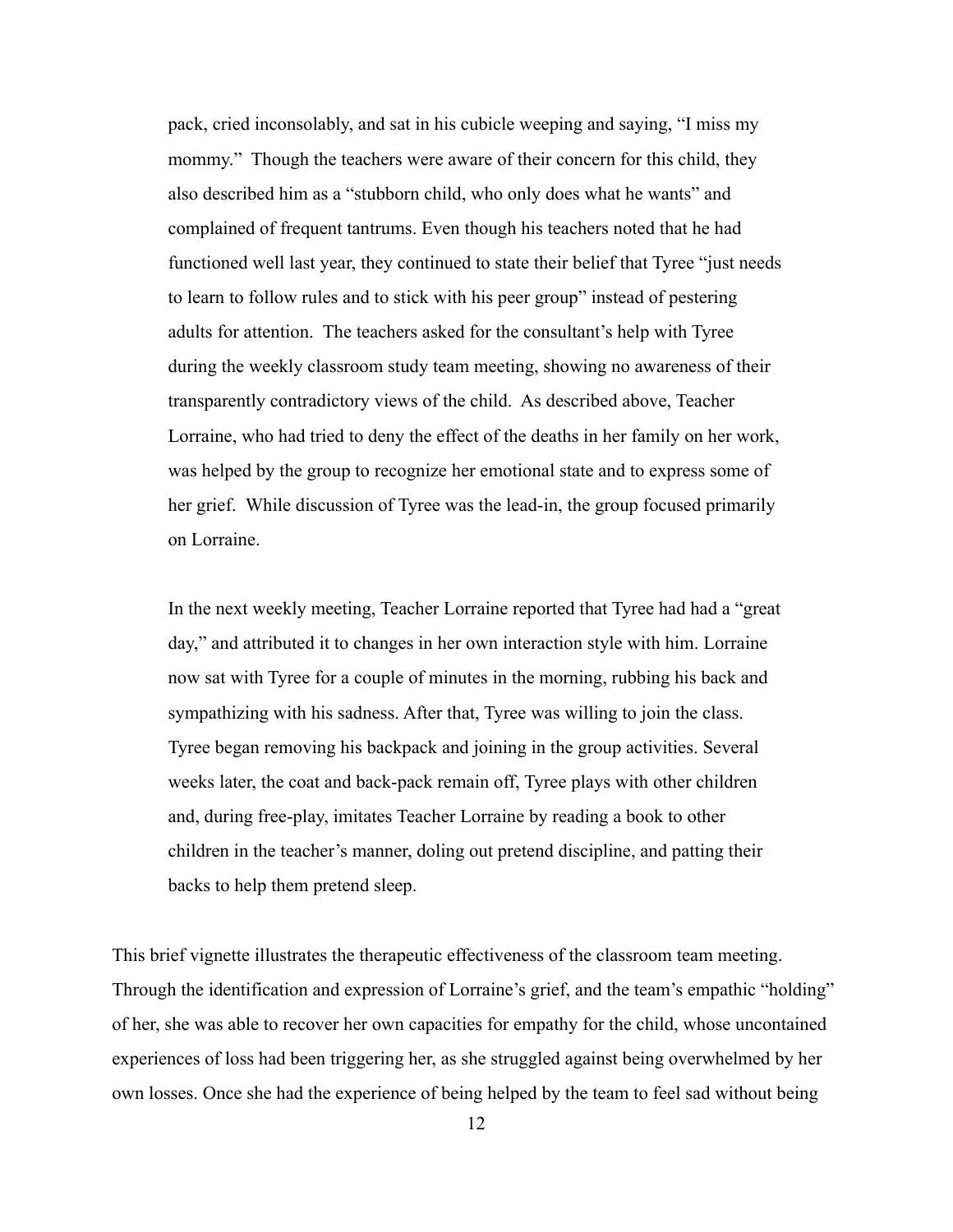overwhelmed, she became able to access her usual skills in helping the child deal with his loss. Tyree responded beautifully to Lorraine's help by regaining his capacities to participate in and enjoy school with a clear identification with the helpful adult showing in his play with other children. This example shows how powerful a change in a teacher's attitude can be for a young child. We have found that, at best, a shift in the view of the staff towards a child can create an upward spiral as the child begins to see himself differently (Winnicott, 1971) in the teacher's eyes.

The linked examples above show how Lorraine's unthinkable grief interfered with her ordinary good ability to relate empathically to a child who was suffering unbearable loss. Lorraine, herself, was in a state of unbearable, unmentalized (Fonagy and Target,1995) grief/loss, leading to defensive reactions, such as chronic anger, which warded off her feared neediness amid expected abandonment. Because the consultant is a trusted figure, Lorraine chose to reveal something of her emotional state to her colleagues. Now, of course, all of them knew something was wrong, and most reacted by staying out of the way of Lorraine's rages, which led to increased deprivation and neediness and increased defensiveness on Lorraine's part. Through the containment offered by the consultant to the group, her colleagues, feeling safe, could offer sympathy and witness her grief. Lorraine then found her grief more bearable, in the company of others.

Bion's work helps us understand the defensive responses to children's pain that result in sometimes harsh treatment of children by teachers and their failures to respond to appropriate developmental requests for support. Additionally, we are helped to contain our own negative responses to caretakers, because our anger towards the staff is an occupational hazard of this work, as we observe sometimes harsh treatment of children.

#### **III. The Setting**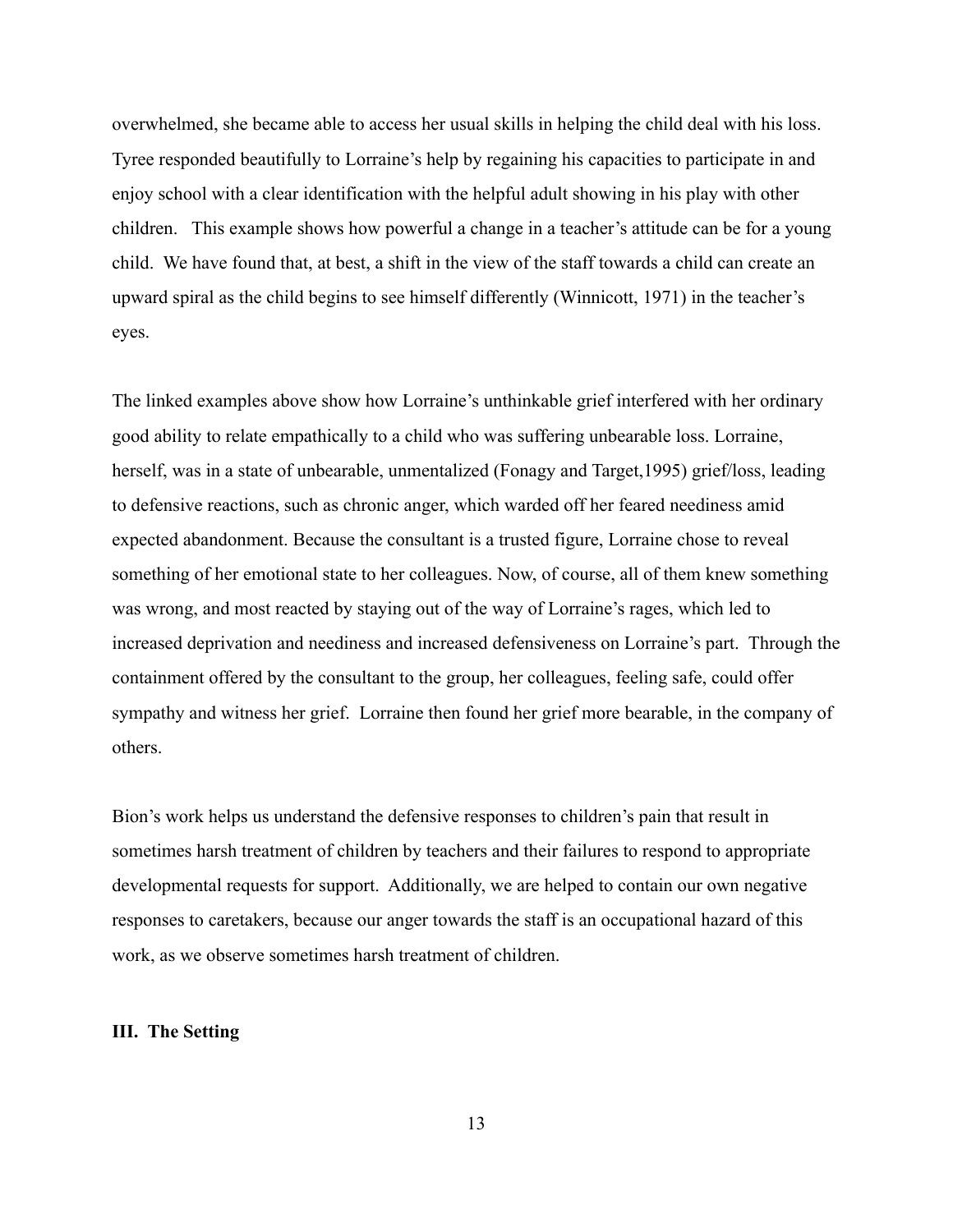The preschools we serve are in low income neighborhoods that are subject to the harshest environmental pressures of inner cities, including high levels of violent crime, inter-generational trauma, and poverty. Even though many of the children we serve have working parents, incomes are low and jobs precarious. Our challenge in this consultation program is how to help adults, often compromised themselves by cumulative trauma (Khan, 1963; Altman, 1995; Twemlow, 2000), increase their capacities for emotional contact with children. We believe that adults in the high-stress environments we serve, far from being attuned, are often engaged in active defensive activity to avoid becoming aware of the children's suffering that taxes their own capacities for self-regulation.

The teachers we work with are understandably focused almost entirely on behavioral control. So, they are most likely to represent children's states of mind as stubborn or oppositional when the child doesn't comply with program structure. Thus, the child as reflected in the other's eyes is bad and disobedient. The child is seen as a "falling out" child, not a distressed child who appropriately needs adult help and scaffolding<sup>7</sup> to regulate affects intensified by the absence of primary attachment figures.

Recesses are treated as opportunities for physical discharge with little or no encouragement of pretend play. When pretend play is structured into the class schedule, it is often disrupted with intrusions of reality and even ridicule of the children. The children are expected to maintain pretend mode without help from adults, who seem to consider themselves as bystanders and intervene only when they see danger. The children appear to quickly learn that the adult attention they crave can be reliably gained through risk taking or aggression (Winnicott, 1971).

While the ABCs, numbers, and shapes are important, a good start in preschool rests on being able to develop trusting relationships with adults who are not primary attachment figures but who optimally function as reliable stand-ins, as well as relationships with other children. Children this age continue to need help from adults to regulate their affective states (container/contained,

<sup>&</sup>lt;sup>7</sup> "One person, who possesses more sophisticated psychological skills (an example of which is knowing how the mind works), comes to function in a prosthetic-like manner, creating the scaffold necessary for the evolution of capacities in the one with less developed or sophisticated psychological skills. As in the analytic situation, a pair creates capabilities beyond the limits of one alone" (Wilson and Weinstein, 1996, p.169).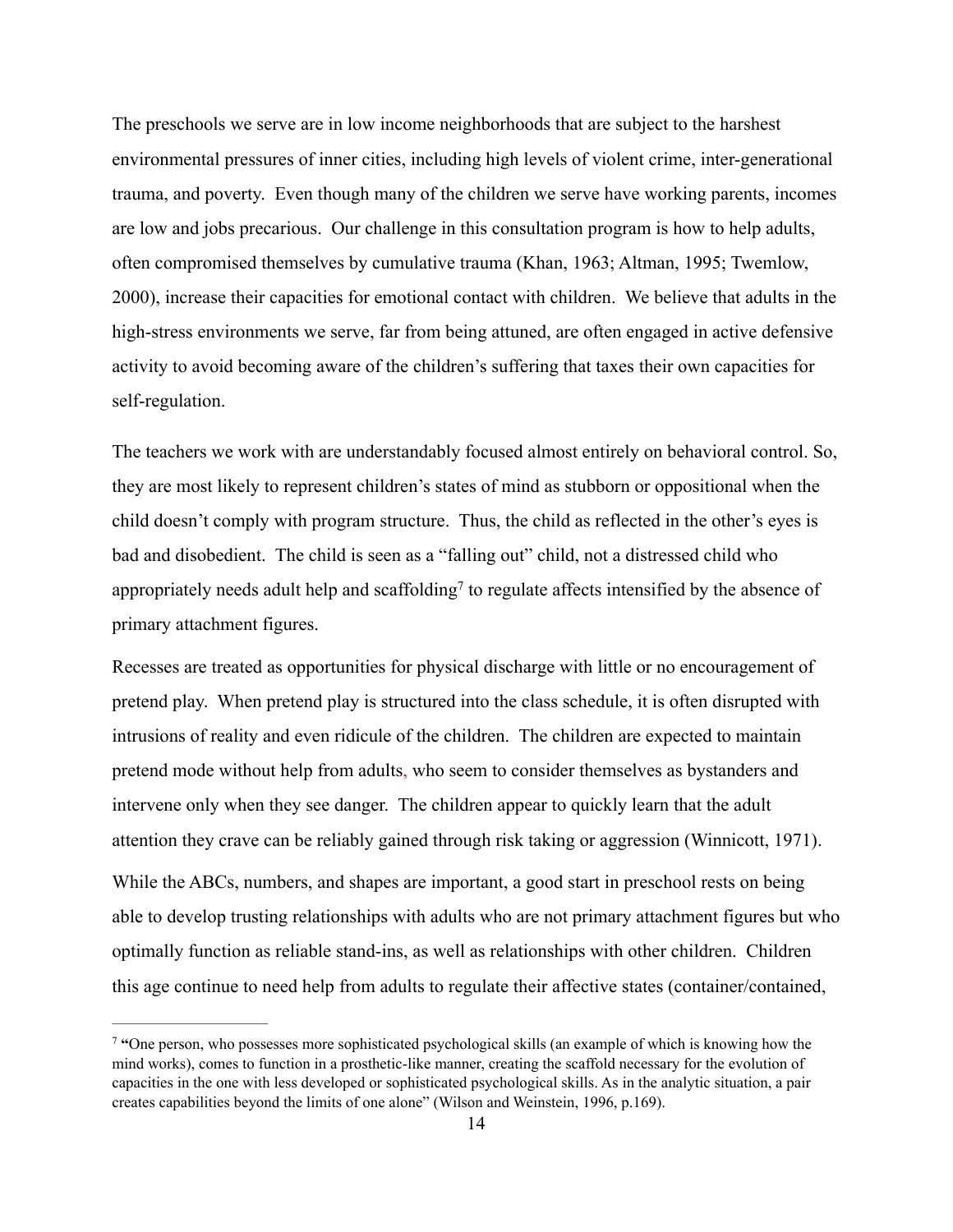Bion, 1967), which leads to greater trust in the self as the child internalizes the regulating functions of the other (Sugarman, 2006; Fonagy and Target, 1996). Adequate containment requires the sensitive attunement of adult caretakers to the emotional state of the child (Fonagy and Target,1996). Children, who are learning to share the concrete environment of toys and other children's imaginative worlds, as well as to include other children in one's own imaginative world, need adult help to ensure the safety of engagement in pretend play.

#### **IV. The Teachers**

Most of our teachers come into the profession because they want to work with children and see themselves as helping children learn. As in therapeutic work with the parents of children we treat, we find it crucial to hold onto this understanding of teachers' motivations, especially when we observe their harsh or insensitive behavior towards the children. Here, I will present an example of a consultant at work with a teacher.

In one classroom, consultant Dr. M was approached by a teacher, Sarah, with concerns about Demae, a 4-year-old girl who lives with her father. Teacher Sarah was worried because Demae's drawings had changed. Dr. M welcomed the teacher's comments, and they looked at the drawings together. Dr. M agreed with Sarah that the drawings were an indication of trouble because they were like a toddler's drawings and all in black. Sarah then shared some of her own extreme fantasies of the child's father as possibly abusive. Her very negative fantasies had stopped Sarah from the ordinary next step of communicating her concerns about Demae to Demae's father. Sarah hovered on the edge of a psychic equivalence mode of reasoning (Fonagy and Target, 1996). While she "knew" that these were her fantasies about what might be going on and that there was no external corroboration, she also acted on her fantasies as if they were reality, leading her to avoid the "abusive" father. Dr. M helped Sarah understand that Demae was likely under stress and regressing to an earlier mode of functioning, indicating her need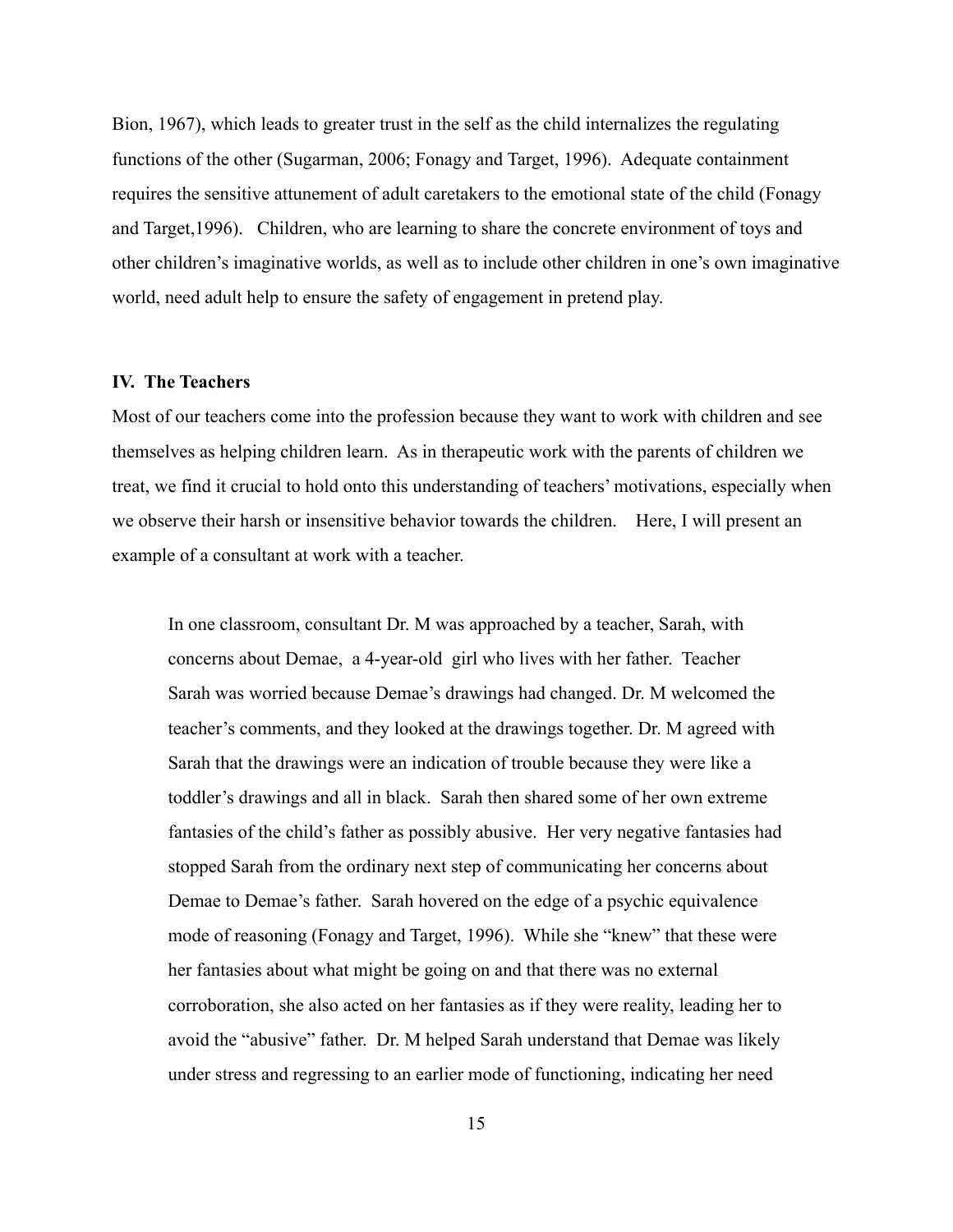for support. They talked about ways of providing comfort and reassurance rather than telling Demae to "act her age" as Sarah had been, a response based on the teacher's anxiety rather than attunement to the child's state of mind. Dr. M then wondered if it might be helpful to the child (appealing to Sarah's self identification as a "helping teacher") if Sarah knew more about what was going on at home, if she then might be able to be a better teacher for the child. Sarah reluctantly agreed to talk with the father. Her reluctance was understandable given her failure to adequately differentiate her fantasies from the reality of the child and the child's unknown circumstances. Sarah, scaffolded by the calm reception of her fantasies by Dr. M, especially Dr. M's assumption of these as fantasies and not reality, did overcome her fear and talked with Demae's father. Sarah found that Demae had suffered a significant loss of a trusted caretaker. Sarah also found a parent who wanted help, who was worried like herself, with whom she could collaborate on providing the most support possible to the child and the family under these difficult circumstances.

This multi-layered intervention addresses several levels of relationship: between child and teacher, between consultant and teacher, between teacher and parent, and between parent and child. Our consultant made a good connection with the teacher by receiving her fears about Demae's regression and validating her concern and judgment. This led to the teacher opening up the source of the barrier to her ordinary next step, talking with the child's parent. Through the consultant's containment, Sarah's anxiety was modified, so that she could go to the father, thus coming into contact with a reality that was very different from her fantasies. We believe an informed and sensitive preschool teacher, collaborating with a parent, can help a child withstand the stress of a significant loss. Next, I present a much more challenging situation.

In this classroom, the head teacher, Ms. R., is quite paranoid and suspicious. Dr. D, our consultant, finds the degree of rigidity in the classroom disturbing, though she also appreciates the developmental support a clear structure gives to young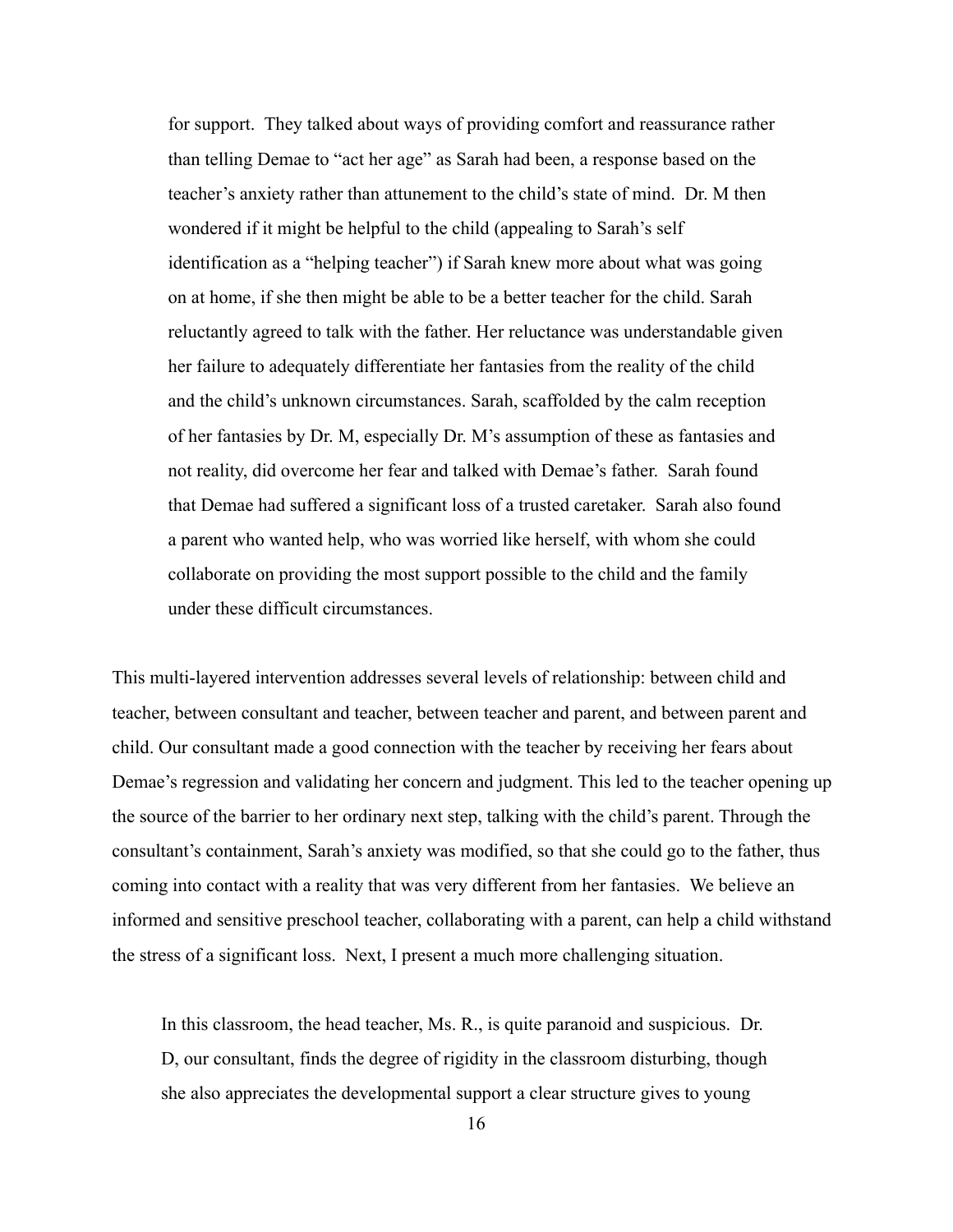children. Ms. R. runs hot and cold in her attitude towards Dr. D. She grudgingly accepts the consultant's presence, making it clear she has nothing to learn, but the kids "might benefit." Over the course of eighteen months, Dr. D has persistently shown up, with a cheerful attitude, continuously sought conversation with her about the children, won her cooperation in establishing a play group, and, yet, each week, Dr. D still feels, as she enters the classroom, that she doesn't know if she'll get a nice welcome or an irritated dismissal. Last week Dr. D came at the time set for the play group to find the children engaged in an art project with an outside person. She decided to join the children at the table rather than pulling the four children in the group out as she usually would, a decision that in hindsight we feel was made because of her unconscious fear of the teacher's rage. Ms. R said loudly and aggressively, "No, no, Dr. D, you and I do things very differently" and packed them off to do the group. When Dr. D returned with the children after the group, she approached the teacher and gently asked, "What are these differences?" Ms. R. responded in an aggressive tone, "You always talk to the children!" But, then she added in a softer voice, "I'm not feeling well today."

While this may seem inconsequential, it is the first time this teacher has shown an opening to some tiny bit of insight into her own mind (Fonagy and Target, 1996; Music and Hall, 2008), saying that she was "not feeling well" rather than that Dr. D had simply screwed up. These tiny moments are very welcome to a consultant dealing in a predominantly hostile and projective atmosphere. This moment with Ms. R gives us hope that some measure of Dr. D's calm, reflective attitude is beginning to have an impact on Ms. R, which will be a building block in developing a reflective rather than projective/teleological theory of mind. Our approach to Ms. R is informed by our clinical understanding of her defensiveness and hostility that result in her expectation of retaliatory aggression from others.

## **V. The Children**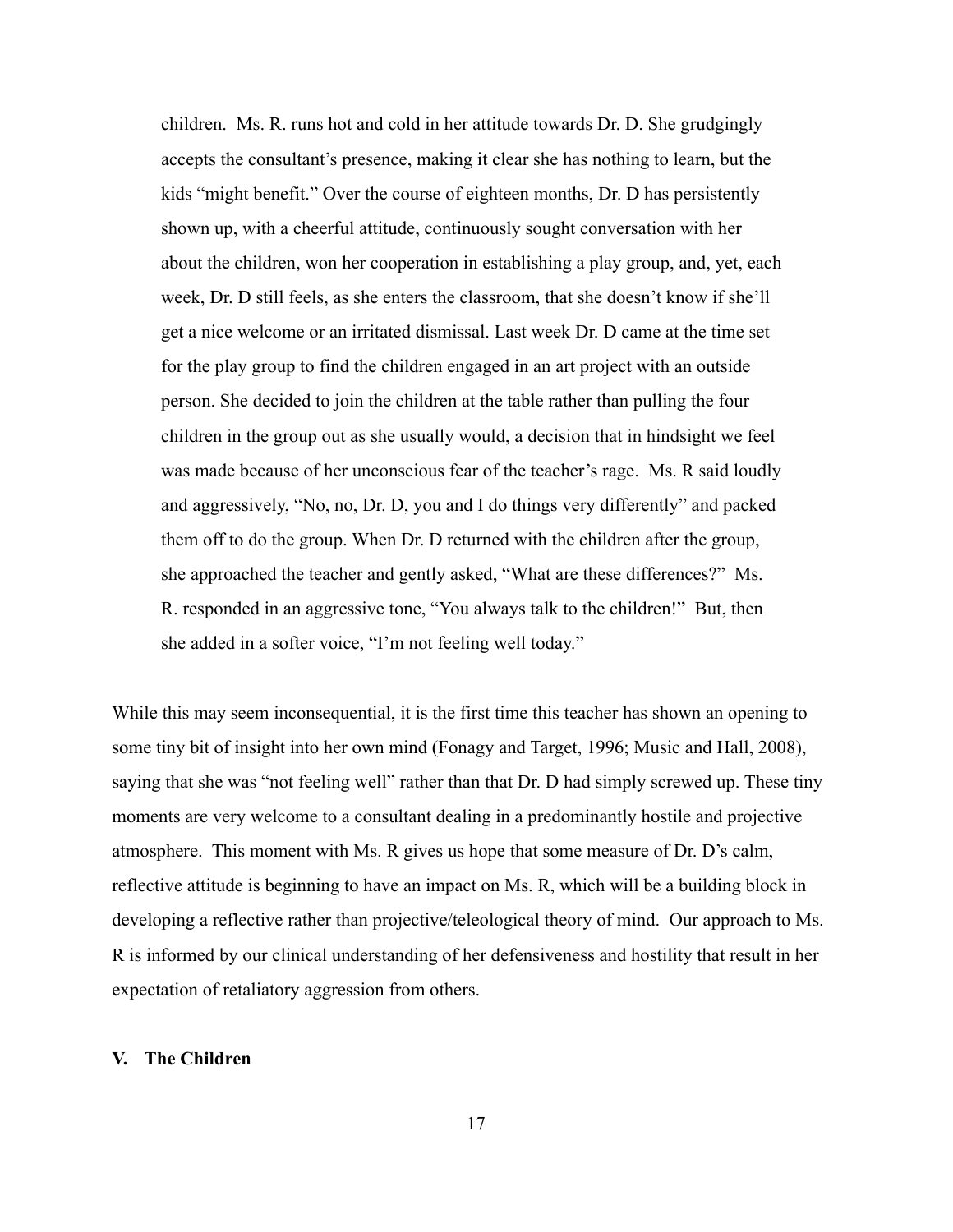The children's receptivity, flexibility, and accessibility to emotional contact and progressive development are a welcome relief from the discouraging entrenchment of highly defended, aggressive, and at times paranoid styles of relating commonly encountered in the staff. Our consultants offer play groups to three to four children from one classroom with whom the consultant meets once a week for ten months. We aim to facilitate adaptation to school by encouraging reciprocal relationships between the children, increasing their capacities for cooperative play, and providing them with consistent recognition of meaning in their play.

We follow Fonagy and Target's (1996) idea of three modes of functioning that facilitate the development of mentalization, or reflective functioning. First, children who engage in joint pretend play are better at reading the mind of the other and understanding emotions. To provide scaffolding for the other children, we try to make sure at least one child we include in the group is already good at pretend play. Second, talking about feelings and reasons behind actions facilitates the development of reflective capacity (Fonagy and Target, 1996; Sugarman, 2006 ). Here we are also influenced by Winnicott's contributions toward understanding how much impact symbolization can have in containment and we would argue transformation to alpha thought through conveying an understanding to a distressed child. Here is one example from Winnicott(1971):

A mother is talking with Winnicott while her young daughter plays quietly by herself. Mother begins crying hard, the girl's play is disturbed and Winnicott addresses the child, saying, "Mommy is crying because she's thinking about your brother." The little girl nods, says "hole in the heart" and returns to her play(p.45).

Winnicott helped the little girl understand her mother's state of mind and mother's consequent distress, enabling the child to go on playing. These kinds of moments in a child's day should be too frequent to count, as children go about the business of playing to learn about themselves and about others. We hope to increase the frequency of such illuminative moments. Third, peer group interaction gives opportunities for children to experience and imagine an other's experience, to "walk a mile in someone else's shoes." Children who cannot make use of these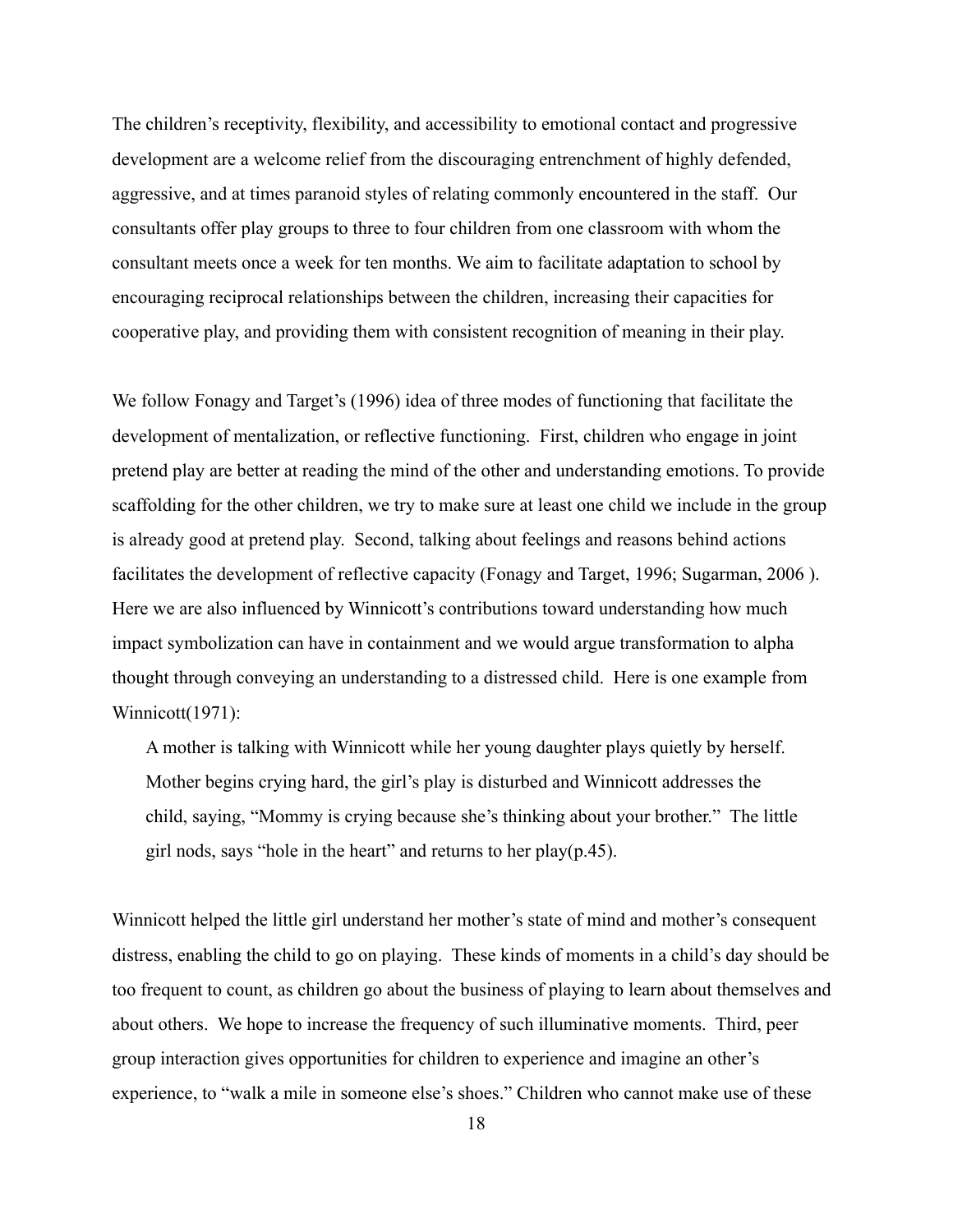opportunities in the classroom are at a disadvantage socially, a disadvantage that can negatively impact their future school experience as well. Here is an example from one of our play groups:

## *The Defeat of the Tiger*

In this group of two boys and two girls, the girls quickly developed a play relationship involving family theme enactments, working well together but rarely interacting with the other two children except when one of the boys, who usually plays Batman by himself, is recruited to play a male family figure. The other boy plays by himself with small animals. After several months in the group there was an exciting development. The solitary boy went under the table to fight a tiger. Feeling frightened and outmatched, he recruited the other three children to help him. The children decided that each child would choose a special toy that would provide them with courage to confront the tiger. They went under the table together to face the frightening object (the tiger) and helped each other through bonding together.

This is a critically important moment in the group. The children discovered the security and strength that can be drawn from bonding together to combat frightening or dangerous situations. This shift in the children's relationships to each other and the group leader creates a building block in each child's mind toward a sense of security and trust that has broad implications for both intellectual and emotional development, as well as broad implications for the community where, too often, bonding is achieved through the criminal activity of gangs. We want the children in our sites to experience school as a benevolent and safe world where relationships are mutually beneficial. Instead, we often find a more paranoid atmosphere where it is considered a sign of weakness to seek contact and help from others. So, when something like this develops in our groups, we are very encouraged.

## **VI. Their Parents**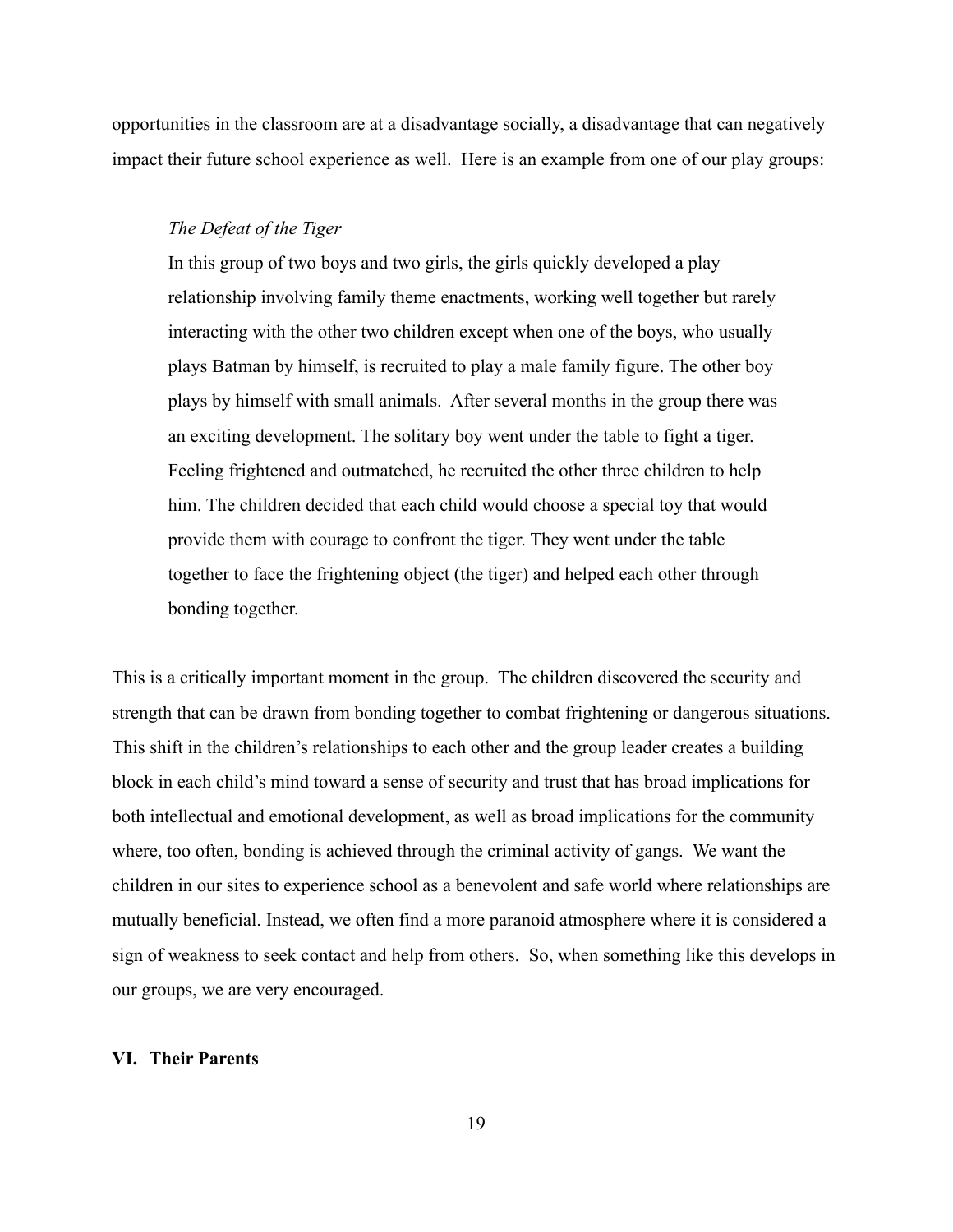We find that many of our parents have negative memories of school and teachers, as well as an avoidant reaction that does not serve their children well. If we can help engage the parents with their children's teachers and schools, this will positively influence their child's success at school over time. In addition, establishing reciprocally positive relationships between parents improves the emotional environment for their children. Following is an example of sensitive work over many months with one suspicious mother.

Early in the school year, Riley was identified as a child who, although apparently capable, was obstinate, defiant, and prone to outbursts that disrupted the classroom. Our consultant, Dr. R, noted that Riley wore a sad expression and had difficulty making eye contact. Dr. R began making informal contact with Riley's mother, who was elusive and seemed suspicious of the consultant. Dr. R hoped to refer Riley for mental health services at a community clinic, but was unable to engage his mother in this referral. Our fallback in this not unusual situation is to continue making frequent, casual contacts with the parent and to continue discussing the child with the classroom staff. Over several months of persistent, non-judgmental, and friendly contacts, Riley's mother warmed up a bit to Dr. R and accepted a couple of invitations to attend a family event we hold several times a year. During one of these "over the fence" conversations with Riley's mother, Dr. R learned that she worried about being considered a "bad mother." Here we have a situation where it seems the mother is seeing her projection of herself as a bad mother in the consultant's eyes (Winnicott, 1971) — a projection often confirmed by others, such as Riley's teachers. When she confides this worry to Dr. R, she is testing reality and permitting some fresh air into her usual closed way of relating. Dr. R responded by highlighting ways she was working to help Riley in his school adjustment. As these occasional contacts were made, our consultant continued to discuss Riley with the classroom staff, and Riley made steady improvements in his classroom behavior, participating more in activities and making better eye contact. He appeared less depressed and was beginning to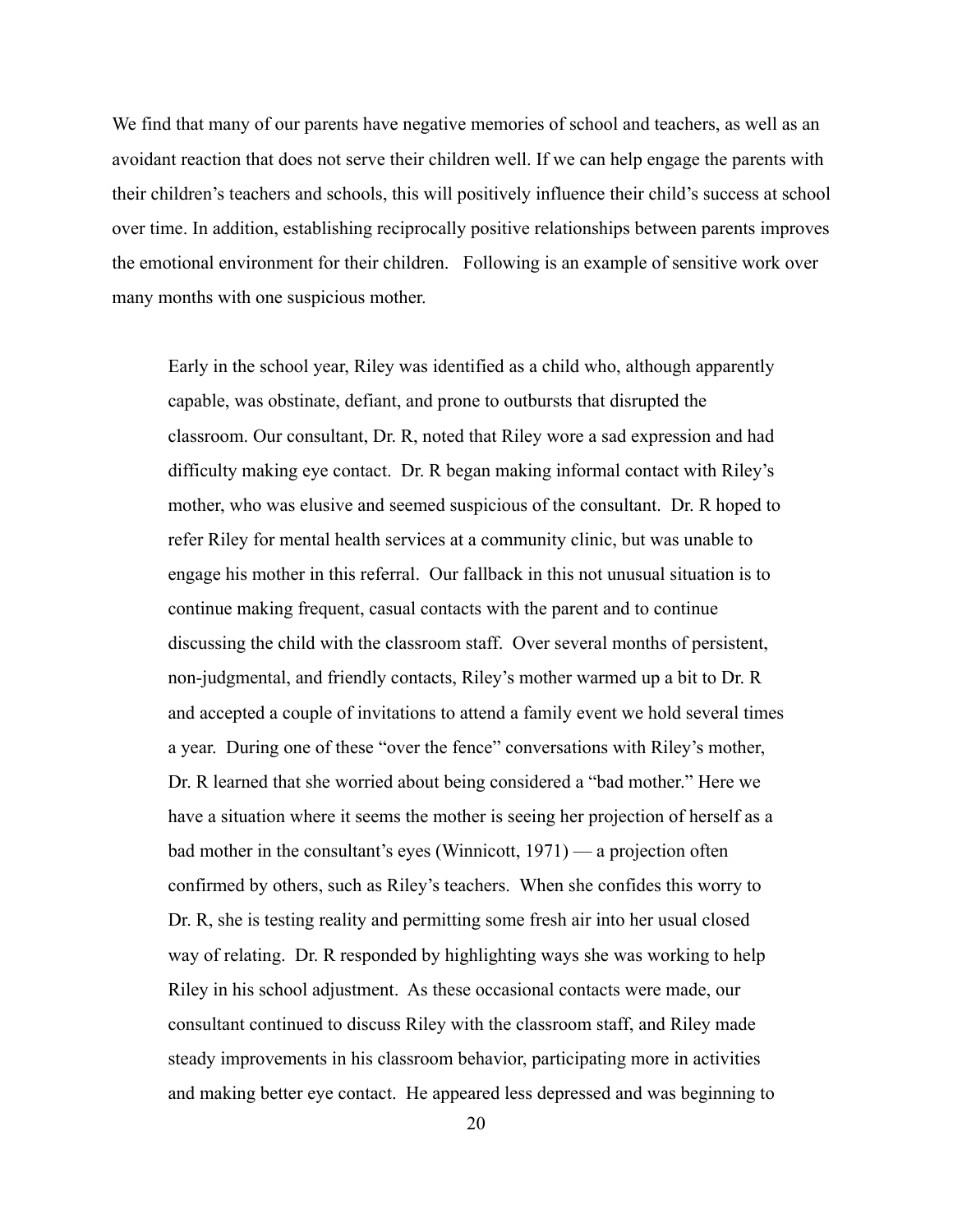display the academic and cognitive potential that his teachers had thought present at the beginning of the year. By the end of the year, although Riley did not enter formal therapy, it was clear that his behavior had improved — he no longer had a predominantly sad expression and his mother was attending some school activities.

This example shows the delicate, persistent work needed to make contact with parents who are difficult to reach. We also find that the support of the supervisor and other consultants is necessary backing for the consultant in the field who is moving against such tremendous resistance and hostility. We believe that the consultant in this case, through her own work to contain feelings of inadequacy evoked by repeated rejections from Riley's mother, was able to persevere and offer to this mother a different view of herself in the consultant's eyes and in her own (Winnicott, 1971).

In addition to our work with the parents of children who are identified by teachers as "at risk," we also run a weekly parent support group that provides a safe environment for parents as well as opportunities for connection with other parents. The structure is open while facilitated (and held) by our mental health consultant. Here is one example of work parents accomplish within the secure environment of the parent support group.

## *Whupping: Good for Children?*

A young mother was discussing her daughter's school behavior with the group. She talked about feeling she should "whup her with a belt" as her own mother did to her and told her to do to her daughter. She shared with the group that her mother complained about the effects of official mandates that tie the hands of parents because they might get reported<sup>8</sup> and how that interference has emboldened children. She went on to say that her mother ranted about parents who didn't know how to control children and went soft on their children and how this has created a generation of misbehaving children. Another group member

<sup>&</sup>lt;sup>8</sup> Each state in the US has child abuse reporting laws. Teachers as well as therapists, including psychoanalysts, are mandated reporters.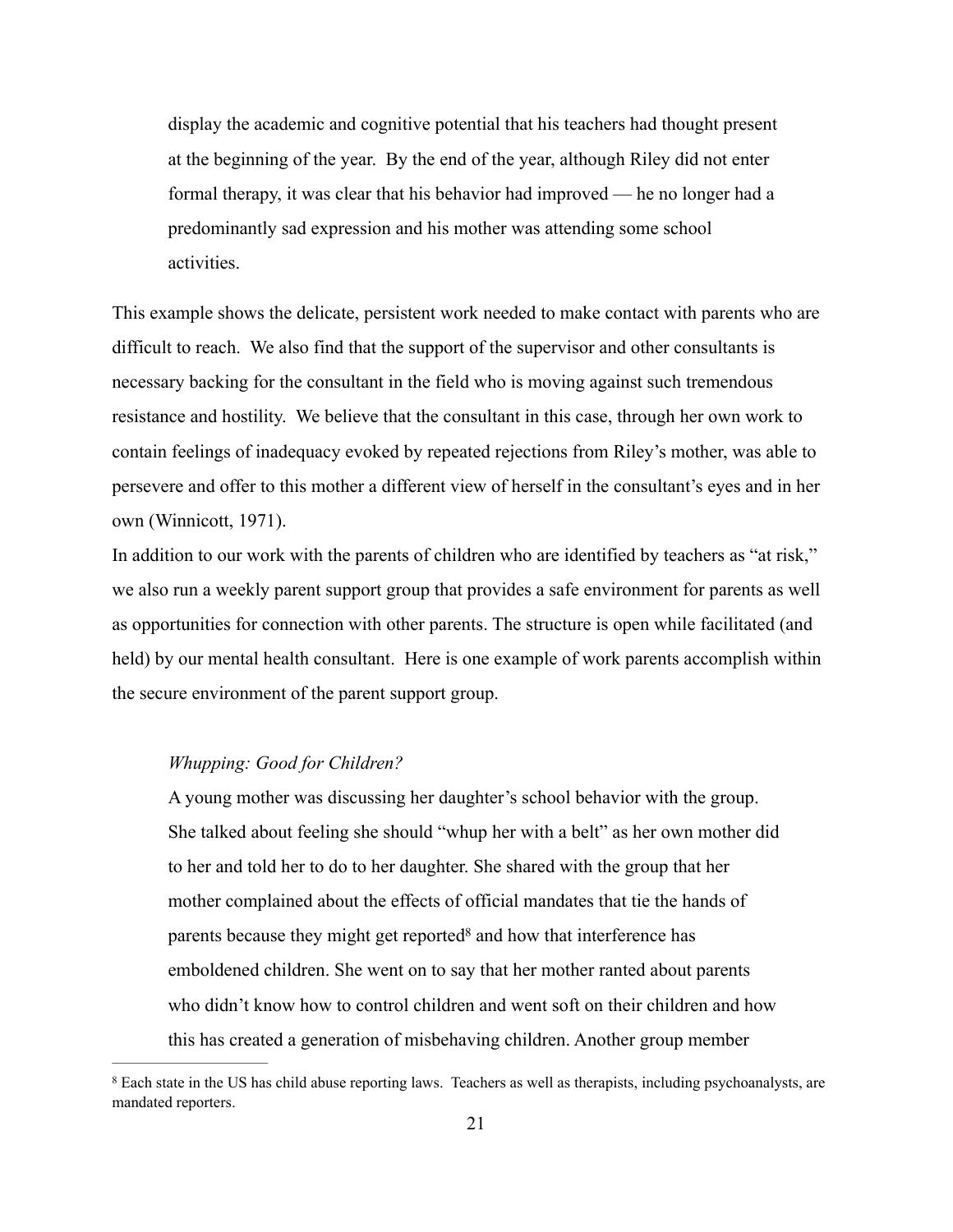talked about how she learned to give consequences, even when she felt like "whupping" her daughter. She learned that her relationship with her daughter improved, that she was still in control and able to get the desired behavior using consequences. A grandmother in the group, caring for her young grandchildren, told the group she "whupped" her own children while raising them. In this group, she is learning to talk to her grandchildren and has discovered that this different approach really works. She expressed regrets about her harsh treatment of her own children and gratitude for having learned a different way to raise her grandchildren. The group provided the first young mother with emotional support, acceptance, and understanding of her dilemma and examples from their own experience of struggles with the same issues. We feel this experience is therapeutic on many levels. The group contains the guilt and regret of the grandmother raising her grandchildren differently than she had raised those grandchildren's parents. The young mother's struggle to stand up for her own maternal instincts against her mother's conviction about "whupping" is understood and supported without splitting off her mother who "whups." This "whupping" mother too is understood and recognized within the group.

We chose this from many wonderful examples of the development of community in our support groups because of the central idea, strange to many of our parents, that talking to children is a good thing. Reflective talk by an attachment figure to a child about that child is central to developing a child's sense of self and capacity to understand oneself as having states of mind that influence behavior (Fonagy,1991; Fonagy and Target, 1997; Sugarman, 2006). While we are happy to have parents learn about non-violent strategies for achieving obedience and control, we are even happier to learn that talking is being used to improve relationships.

## VII.**Anti-attachment Systems in the Preschools**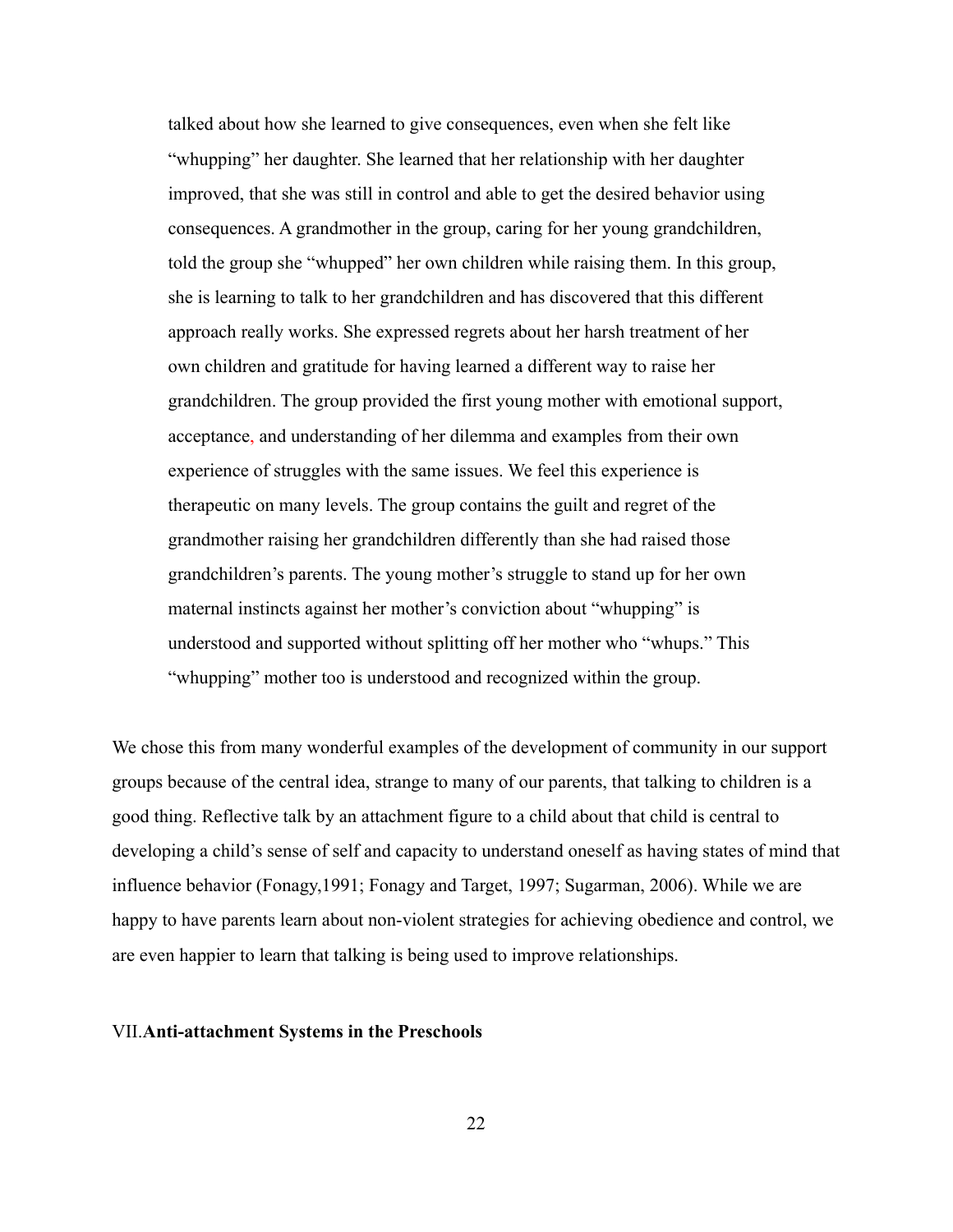The first task of the mental health consultant is to establish a link with the staff. This is done through providing constancy (a predictable schedule), maintaining a non-critical, interested engagement, and modeling through interaction with the children. To our surprise, consultants are frequently challenged to disrupt their schedules — for example, being informed the group cannot use a designated room as the consultant stands at the door of the room with four small children, or having regularly scheduled classroom meetings disrupted. The consultant is regularly subjected to the same challenges to developing a sense of security at the site as the children and staff. Keeping all this in mind, we want to describe what we have come to name as an "antiattachment system." We find elements of this at all of the sites we serve, though some are more entrenched than others.

The communities we serve are split and fragmented in response to multiple stresses of violence, poverty, and repeated losses. The "anti-attachment" reaction to these stresses plays out at several levels through the schools, families, staff, and children. For example, when we came to one site, we found that the teachers were holding small socialization groups, something we felt very enthusiastic about. Then we learned that the teacher for the group and participating children were systematically changed in random ways with the specific aim of preventing attachments from developing. We find that children are frequently not called by name. Calling a child by his name is a simple strategy for reinforcing his sense of himself as a self. Referring to children only by vague referents ("Hey, you!") deprives them of a sense of being seen and known as an individual.

While we recognize that there is a belief system in these communities that children need to be toughened up to deal with a hostile world, we also feel something deeper is going on: specifically, that *empathy with small children in desperate circumstances severely tests adult capacities for emotional regulation*. We think that without realizing it, adults working in this environment rationalize their defensive responses to the children with the aim of keeping the children at an emotional distance as a way of keeping their own emotions at a distance.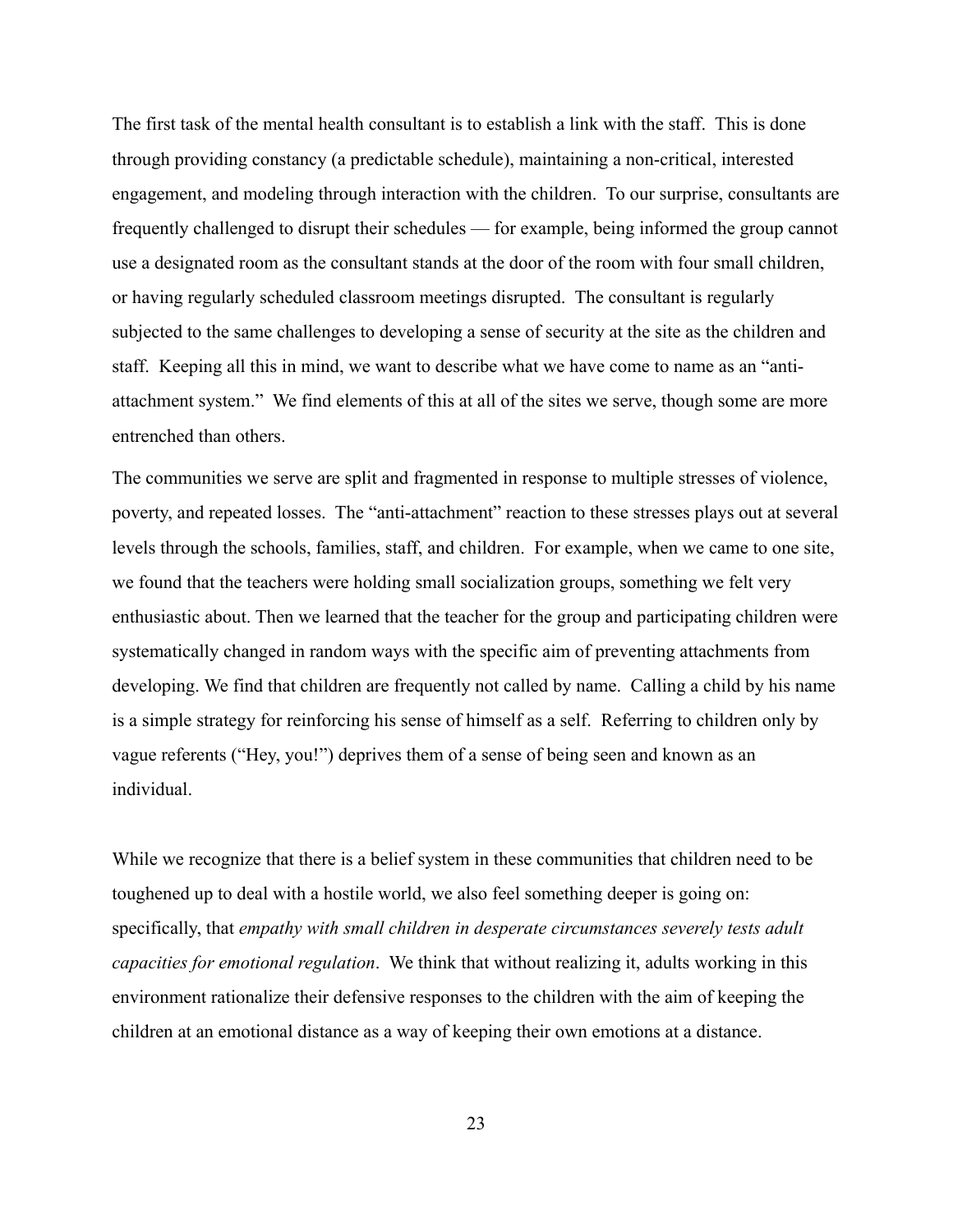Teachers' schedules are chaotic, and children are expected to sustain themselves regardless of the presence or absence of a trusted adult. The staff find it surprising that the consultant wants to know when they are taking vacations. They are reluctant to inform the children or even their colleagues of a planned absence. Of course, when the main classroom teacher disappears with no explanation, the children are upset, demonstrated in actions that make the classroom chaotic. The teachers again seem surprised when the consultant wants to explain to the children where Teacher A is and that she will return. In one classroom, as graduation approached with many children moving on to another school, our consultant was sitting with a group of children at a small table. The classroom was reaching boiling point as many children were wandering, some were arguing, and teachers were beginning to shout. Dr. S spoke clearly and firmly to the whole room saying "I think everyone is thinking about graduation and people leaving." There was a palpable shift in the anxious atmosphere of the room. Children quieted down, teachers stopped shouting, and one teacher approached the consultant, saying, "I think you are right, everyone is a little upset." In this situation, the consultant was able to accurately identify the source of the increasing disruption and communicate it to the teachers, while offering the children understanding as well.

At the larger system level, staff and children are moved without notice to different classrooms to deal with staffing issues, with little or no recognition of the negative impact on the children. Parents often seem too overwhelmed by pressures of work and family to take the time to notice how little support their young children are receiving during long days at preschool. Or, they can't let themselves notice because it would be too painful and they don't have better choices. Teachers are the mainstays for children this age, and forming trusting relationships with particular teachers helps children sustain themselves without resorting too much to destructive defenses or despair (Bowlby, 1958; Winnicott, 1987). At the same time, teachers make their own work more difficult by distancing themselves from the children. Predictably, the absence or inadequacy of adult scaffolding (Wilson and Weinstein, 1996) results in behavior disturbance, sleep disturbance at nap time, fighting on the playground, disruption during class time, and what the teachers call "falling out." Though teachers dismissively and angrily name tantrums and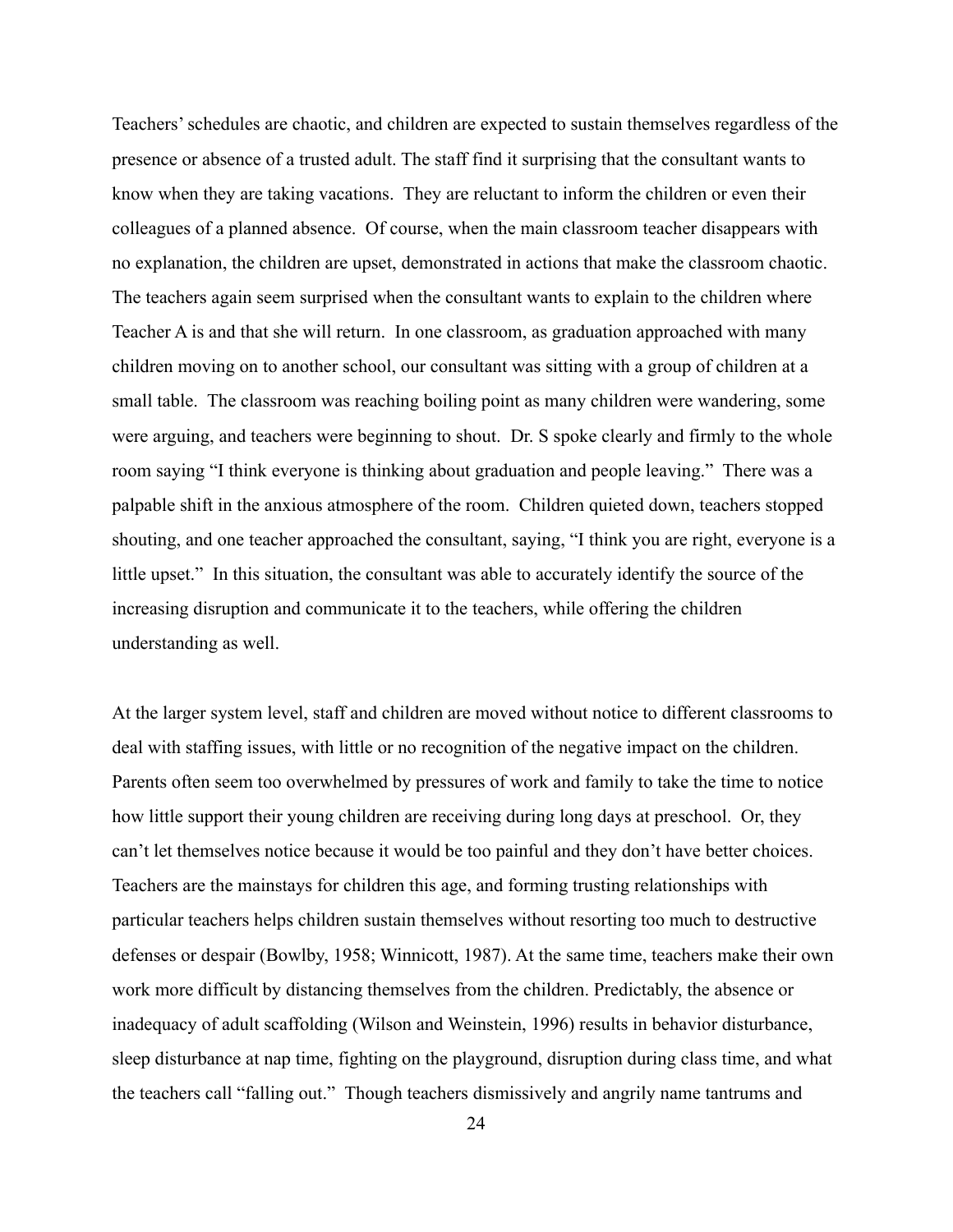breakdowns as "falling out," what we see are inconsolable children who are not holding up under the strain of separation from their mothers, partly because they do not receive appropriate developmental support from the staff. If we can provide emotional support to teachers, through empathy, as well as offering a reflective point of view, teachers will develop (or often recover) a better capacity for relating to the children.

#### **VIII.Major Countertransferences Common to Work in Preschools**

When Monique, whom I know well, enters the room where I am, and walking straight ahead, acts as if she doesn't see me, as if I didn't exist, I feel rejected. More than that, I feel negated. As if she turned a blind eye toward me. I can scarcely stop myself from crying out: I exist!

— Pontalis, Windows, 2003, p. 24

At one of our sites, G, the site manager, gives the consultant, Dr. S, a blank stare when she arrives, ignoring the consultant's greeting. This evokes in the consultant a sense of invisibility and a feeling of apprehension, of being "in trouble" with G. Dr. S goes about his work in a state of heightened anxiety. Dr. S knows that he may have to search for the toys he uses for play group. He also knows that he may have to work very hard to hold his groups for children at the agreed upon times, as this site's staff often disrupt his schedule with the children. Dr. S's emphasis on consistency is disturbing to the staff in several ways: one, it highlights their own inconsistency, which they may (we hope) feel guilty about; two, the staff are subjected to inconsistency from their own leaders and may resent children having the benefit of something they feel deprived of; three, even though one would assume that children's programs are oriented toward children's needs, we have found that is not necessarily so. At this site, children are regularly scrambled into different classrooms with different teachers, with no apparent regard for the disruption this creates for the children. When the consultant holds up the mirror of his own efforts to secure consistency and predictability, it can be uncomfortable for staff.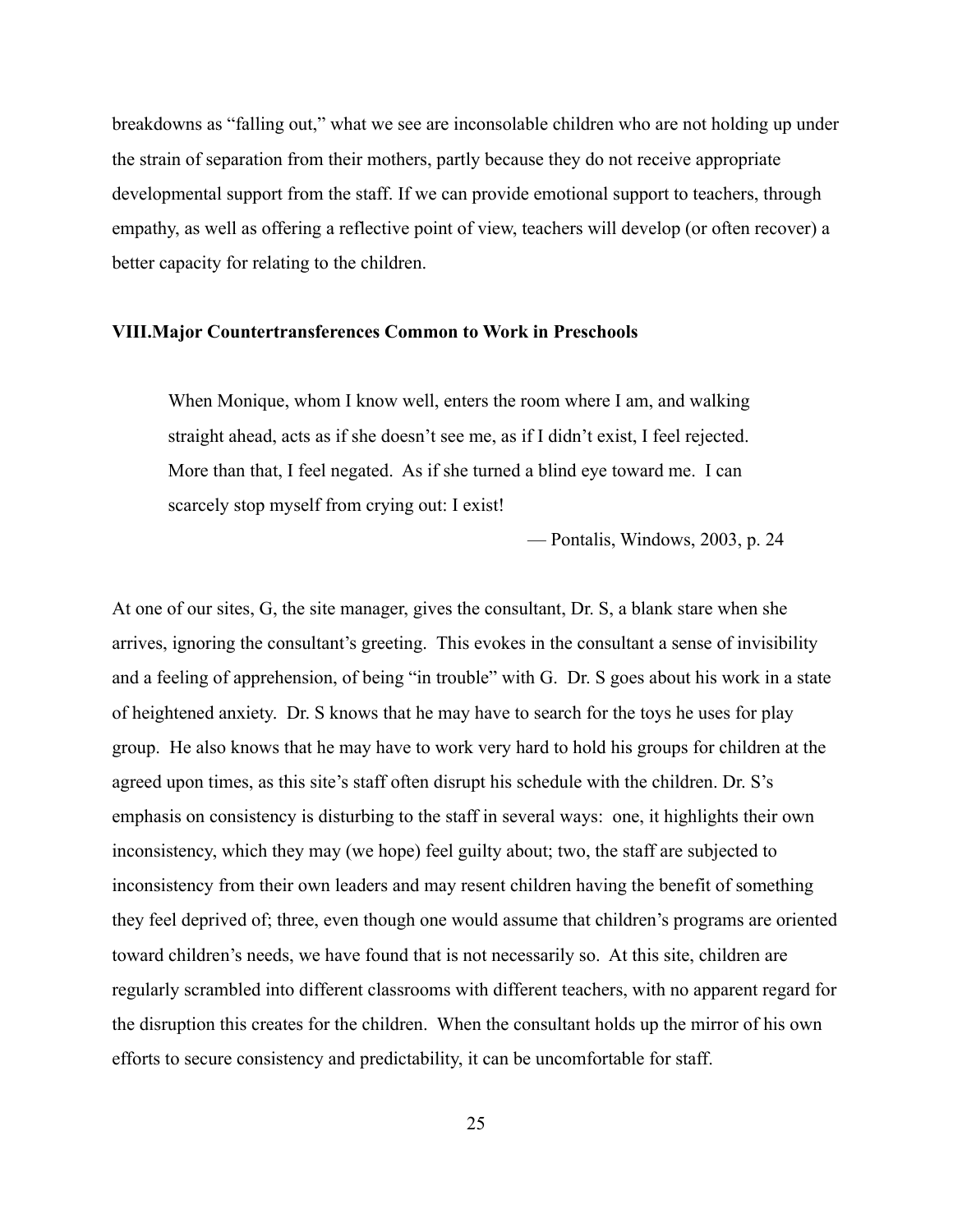Consultants also often feel hopeless and useless. We understand these feelings as projective identifications with the communities we serve — from the staff, to the parents, to the children. At times our consultants are overwhelmed by the entrenchment of defenses in the teachers that result in emotional distance from the children, the rigid defenses in the children, and the lack of attuned adults to give developmentally appropriate help. Through individual supervision and regular staff meetings, our model is aimed to help process and contain these affective states for our consultants. Our theoretical understandings of the nature of the emotional impairments are crucial for containing our own psychic pain when we come into direct contact with so much loss, grief and cumulative trauma.

Many of the staff we serve exhibit thick-skinned narcissistic traits with the vulnerable "thinskinned" parts of the self often projected into the consultant (Bateman, 1998; Rosenfeld, 1964,1971; Twemlow, 1996). Even sturdy consultants are subject to violent crises of confidence that, uncontained, can lead to destructive collusions with staff with the consultants losing access to their own observing egos and capacities for facing difficult situations.

As a part of our on-going collaboration in this work, we rely on the group of consultants and the program director to provide perspective and alert us to countertransference enactments that inhibit our effectiveness. Our most common challenge is dealing with the excessive hostility that can lead to a collapse of holding the children in mind, as well as the staff. We pay close attention to containing the consultant in these situations because of the risk of collapse in the face of unrelenting hostility. Placating aggression is common, as above when Dr. D hopes to avoid Ms. R's anger by not taking the children to group. We specifically watch for opportunities to deal with the aggressions of the staff in a non-placating and non-retaliatory way. Here is an example of a type of bully situation that is frequently faced by our consultants in the field.

Ms. A, one of the teachers and also a parent, was hired by our project to act as a liaison to parents and help the consultant develop and support the parent group. While giving lip service to the job requirements and the aims of the group, Ms. A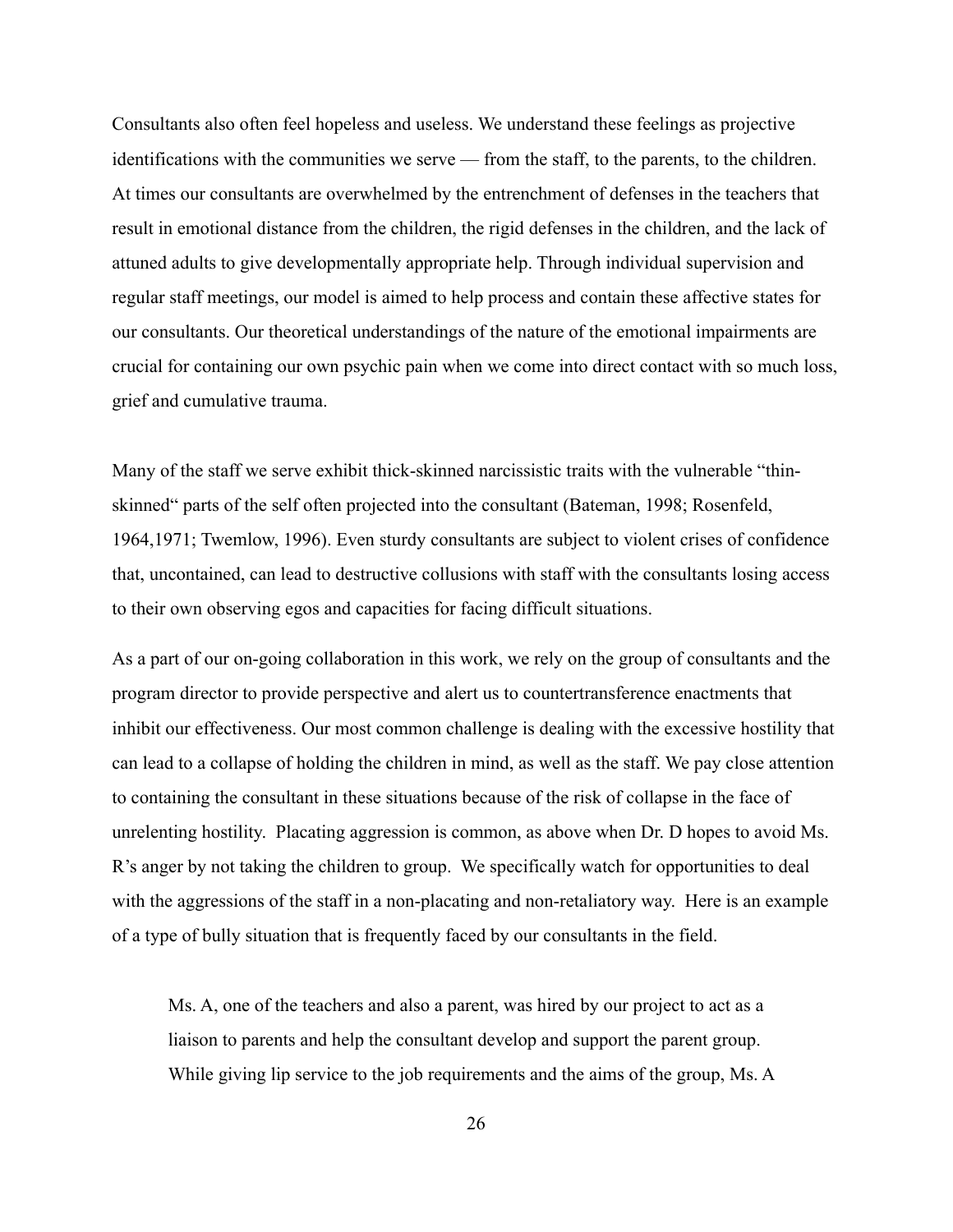regularly disrupted the group, coming late, loudly talking with a friend, while the group was engaged in check-in,<sup>9</sup> disregarding the consultant Dr. O's efforts to bring her into the group. Instead, she would sit at the back of the room, eating the dinner provided and loudly talking with a friend. Over a period of months, the Program Director worked with the consultant about the blocks to containing this destructive behavior. The membership of the group began to fall off and the tone of the group shifted to casual conversation, rather than the formerly intimate discussions. While the negative impact of this teacher's behavior was very clear to Dr. O, he found himself unable to confront her. He felt the teacher held some power at the site that insulated her from criticism or demand, and he was frightened that she would somehow be able to disrupt his work at the site, maybe even get rid of him. Failing to persuade her to fulfill her responsibilities as the parent liaison, Dr. O felt helpless, angry, demeaned, and frightened. In turn, the Program Director felt frustrated, angry with the consultant, and impatient, and needed to reflect deeply on her own reactions to avoid duplicating the bully/ victim situation. As Ms. A's bullying increased, her apprehension of any interactions with Dr. O increased. She, rightly, was afraid he would confront her about her destructive behavior. When he failed to make any reference to it, she, from our point of view, was hung out to dry with her uncontained aggression. With encouragement as well as insistence from the Program Director, Dr. O tried to engage Ms. A in a conversation about her failure to perform the requirements of her position as liaison — quite gently, from the Program Director's view. Ms. A responded by quitting, refusing to engage in any further discussion with Dr. O. While this was a great relief in some ways since Dr. O could then go about rebuilding the confidence and security of the group, it was also a failure because the teacher was uncontained and opted out of work with our consultant.

<sup>&</sup>lt;sup>9</sup> "Check-in" is a ritual used to begin the support groups. Recognizing the tremendous economic and familial pressures these mothers are under, as part of this ritual we choose to focus on the mother's emotional state first.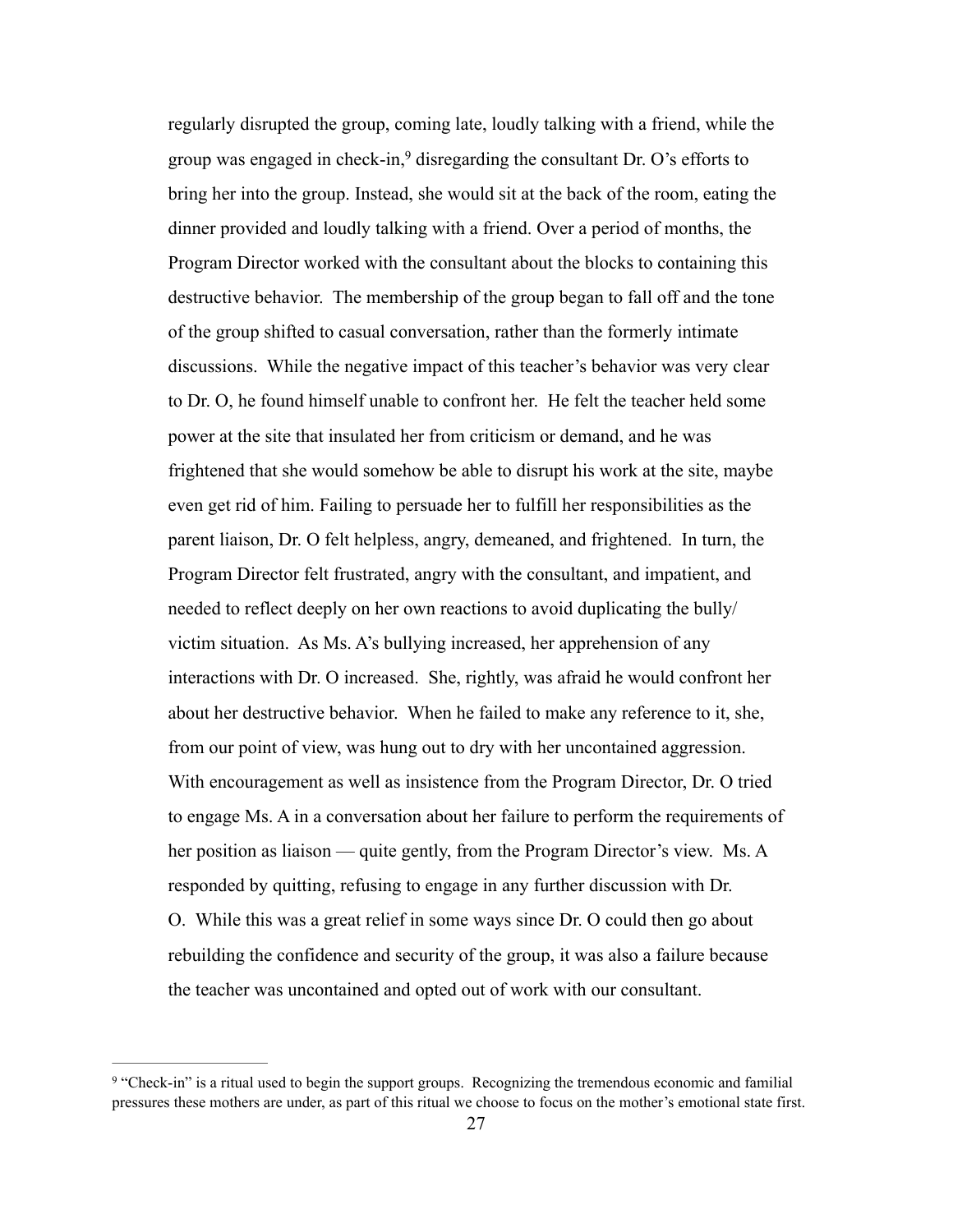Unless we are able to contain our own emotional pain and the temptation to avoid the pain by becoming angry and seeking someone to blame, or placating to avoid aggression, we will fail in our attempts to facilitate change.

#### **IX. Summary**

I have described a psychoanalytic model of preschool consultation, born out of conviction that psychoanalysis has powerful tools to tackle some of our most difficult and entrenched community problems. We know that trauma impacts our ability to think reflectively and symbolically (Fonagy and Target, 1995). In our work with cumulatively traumatized staff (Khan, 1963), the clinical methods of psychoanalysis — including container/contained, the capacity to hold alternate points of view, as well as the capacity to reflect empathically with teachers in the face of their at times harsh and insensitive treatment of the children— are crucial to the success of the work.

Carefully attending to the transference and countertransference relationships that are ubiquitous in school systems, with judicious interpretation, allows us to gradually increase capacities for containment, affect regulation, and reflective functioning in the staff who serve the young children. Our psychoanalytic models help us keep complex networks of teachers and families in mind as we work to build collaboration with staff on achieving care that adequately substitutes for parental care during the long days of preschool. We aim to facilitate the development of secure relationships in the preschool setting that include recognition of children's emotional complexities, adequate containment of heightened emotional states in children and staff, cooperative links between staff and parents, as well as mutually respectful relations between staff members. We do this work in atmospheres that can easily push adults into fearful, self-protective states that interfere with their contact with the children's states of mind. Our emphasis on keeping children in mind while also keeping adults in mind helps us provide a modulating influence and foster the development of reflective functioning in children and adults.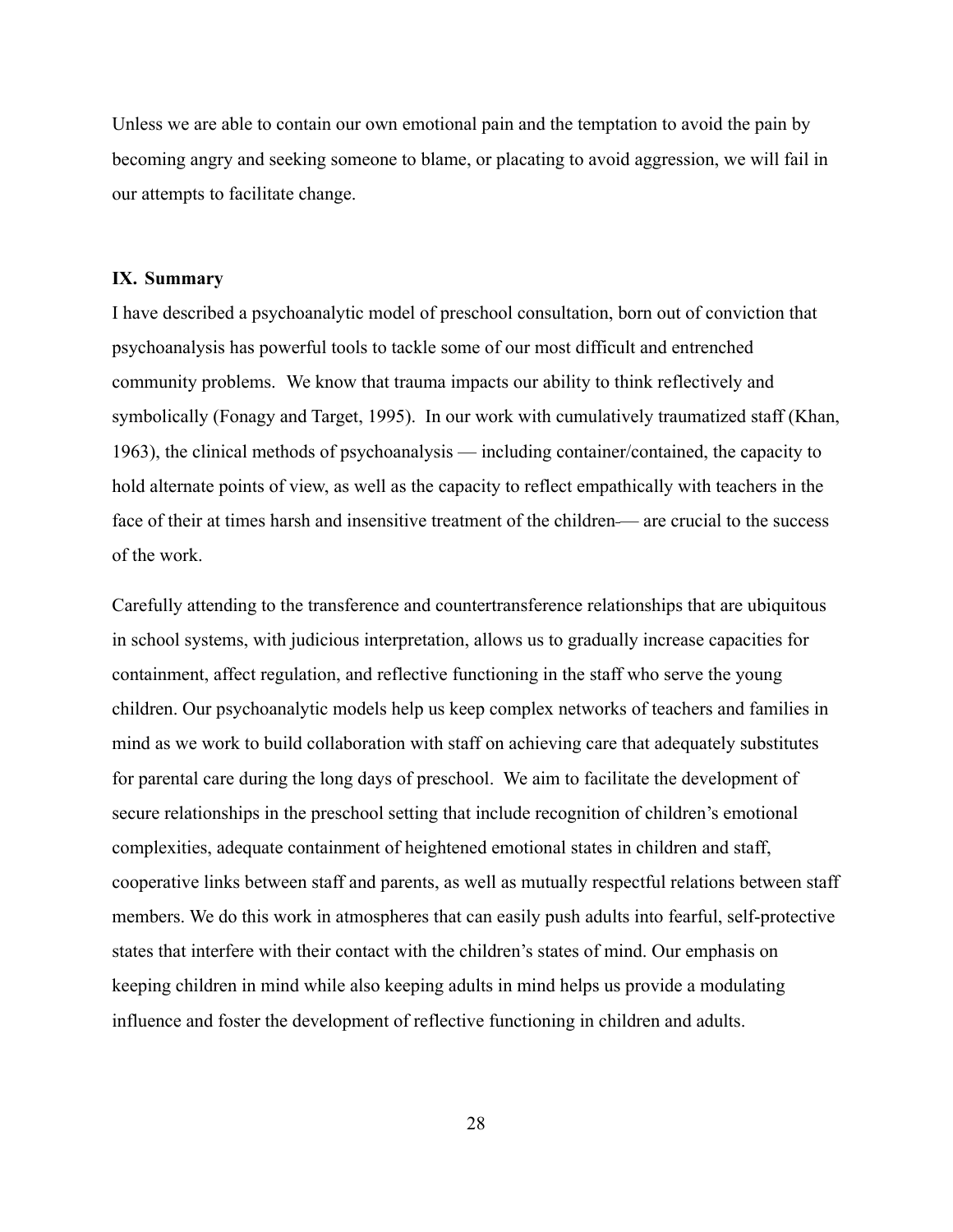I hope this paper helps demonstrate that this form of consultancy is not a diluted version of psychoanalytic work, but, rather, it describes another clinical context in which thinking and working in the transference is at the heart of the encounter.

(Cregeen, 2008, p. 173)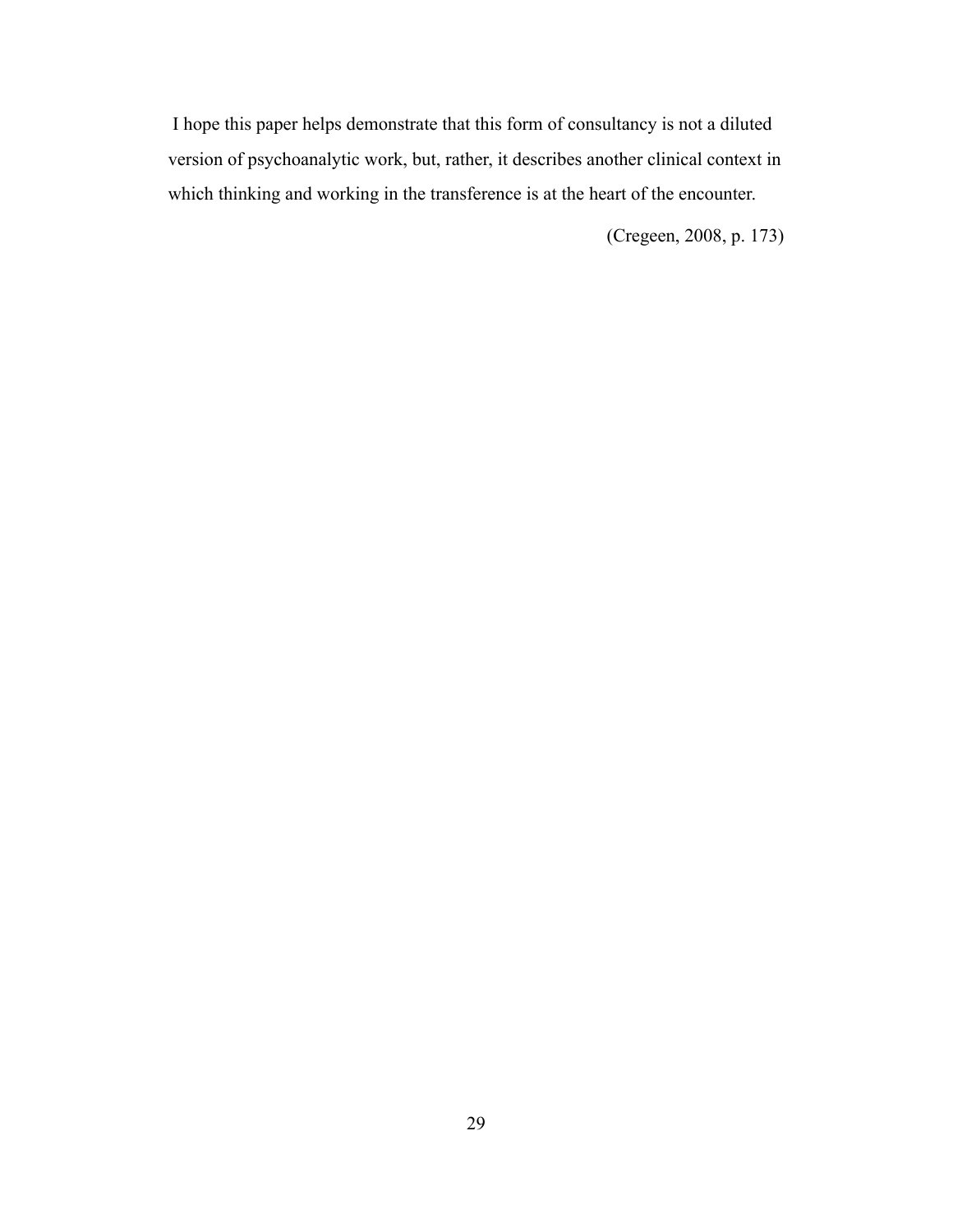## Bibliography

Altman N (1995). *The analyst in the inner city.* New York: Routledge.

Bateman AW (1998). Thick- and thin-skinned organisations and enactment in borderline and narcissistic disorders. *Int J. Psychoanal* 79: 13-25.

Bion WR (1967). *Second thoughts*. Northvale, New Jersey: Jason Aronson, Inc.

Bowlby J (1958). The nature of the child's tie to his mother. *Int J. Psychoanal* 39: 350-373.

Cregeen S (2008).Workers, groups and gangs: consultation to residential adolescent teams. *J. Child Psychotherapy* 34: 172-189.

Fonagy P (1991). Thinking about thinking: some clinical and theoretical considerations in the treatment of a borderline patient. *Int J. Psychoanal* 72: 639-656.

Fonagy P, Moran G, Target M (1993). Aggression and the psychological self. *Int J. Psychoanal* 74:471-485.

Fonagy P, Target M (1995). Understanding the violent patient: The use of the body and the role of the father. *Int J. Psychoanal* 76: 487-501.

Fonagy P, Target M (1996). Playing with reality: I. Theory of mind and the normal development of psychic reality. *Int J. Psychoanal* 77:217-233.

Fonagy P, Target M (1997). Attachment and reflective function: Their role in self-organization. *Development and Psychopathology* 9, 679-7000.

Freud S (1911). Formulations on the two principles of mental functioning. *Standard Edition* 12, p. 213-226.

Khan MR (1963). The concept of cumulative trauma. *PSC* 18: 286-306.

Main M, Hesse E (1990). Parents unresolved traumatic experiences as related to infant disorganized attachment status: Is frightened and/or frightening parental behavior the linking mechanism? In: Greenberg, Cicchetti and Cummings, editors. *Attachment in the preschool years: Theory research and intervention*. Chicago: University of Chicago Press.

Larkin P (1988/1989). *Collected poems*. New York: Farrar, Straus and Giroux.

Lieberman A (1995). *The emotional life of the toddler*. New York, NY: The Free Press.